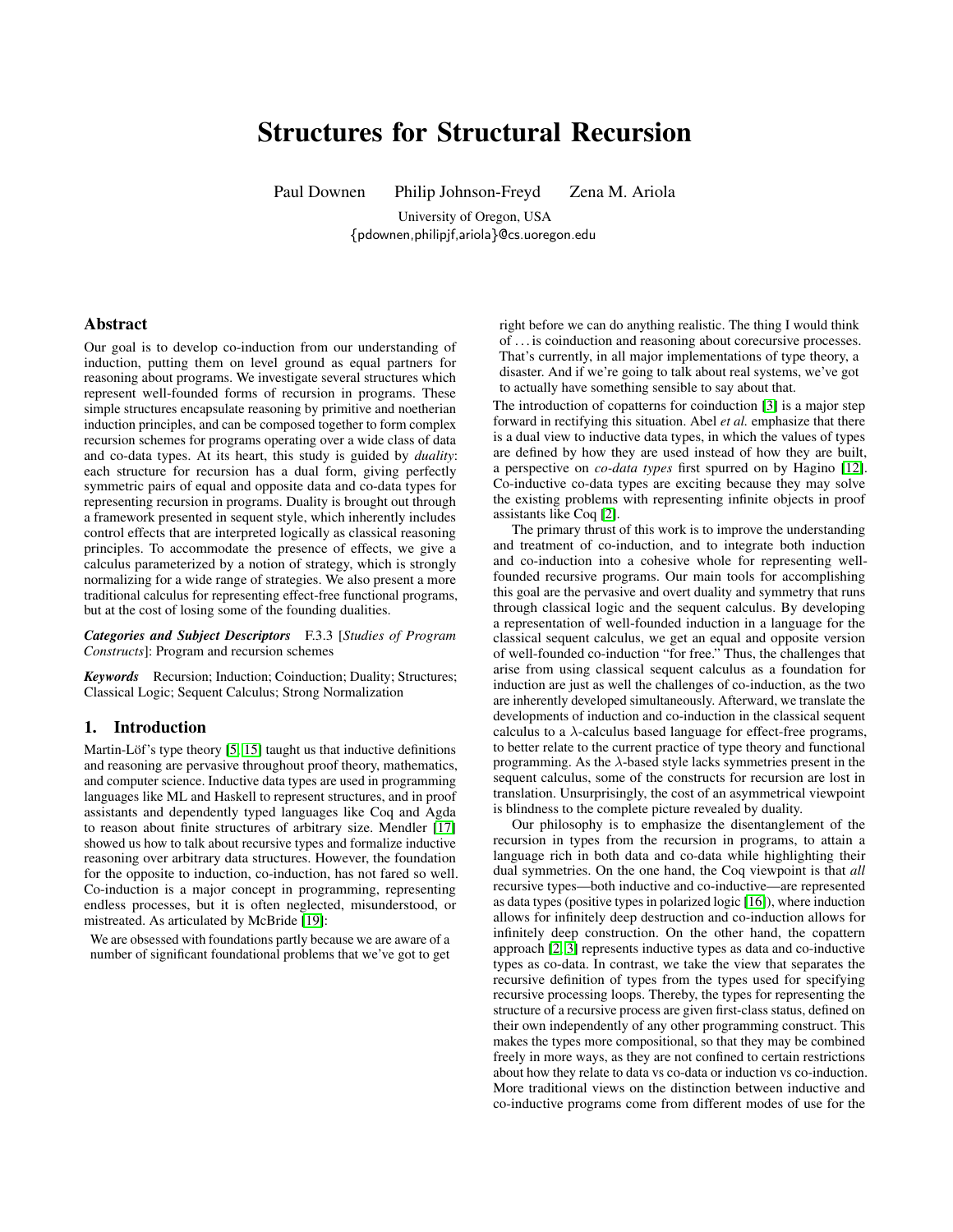same building blocks, emerging from particular compositions of several (co-)data types.

The primary calculus for recursion that we study corresponds to a classical logic, so it inherently contains *control effects* [\[11\]](#page-12-8) that allow programs to abstract over their own control-flow intuitionistic logic and effect-free functional programs are later considered as a special case. For that reason, the intended *evaluation strategy* for a program becomes an essential part of understanding its meaning: even terminating programs give different results for different strategies. For example, the functional program length(Cons (error "boom") Nil) returns 1 under call-by-name (lazy) evaluation, but goes "boom" with an error under call-by-value (strict) evaluation. Therefore, a calculus that talks about the behavior of programs needs to consider the impact of the evaluation strategy. Again, we disentangle this choice from the calculus itself, boiling down the distinction as a *discipline* for substitution. We get a family of calculi, parameterized by this substitution discipline, for reasoning about the behavior of programs ultimately executed with some evaluation strategy. The issue of strong normalization is then shown uniformly over this family of calculi by specifying some basic requirements of the chosen discipline.

The bedrock on which we build our structures for recursion is the connection between logic and programming languages, and the cornerstone of the design is the duality permeating these programming concepts. Induction and co-induction are clearly dual, and to better highlight their symmetric opposition we base our language in the symmetric setting of the sequent calculus. Here, classicality is not just a feature, but an essential completion of the duality needed to fully express the connections between recursion and co-recursion. We consider several different types for representing recursion in programs based on the mathematical principles of *primitive* and *noetherian* recursion which are reflected as pairs of dual data and co-data types. As we will find, both of these different recursive principles have different strengths when considered programmatically: primitive recursion allows us to simulate seemingly infinite constructed objects, like potentially infinite lists in Coq or Haskell, whereas noetherian recursion admits type-erasure. In essence, we demonstrate how this parametric sequent calculus can be used as a core calculus and compilation target for establishing well-foundedness of recursive programs, via the computational interpretation of common principles of mathematical induction.

We begin by presenting some basic functional programs, including copatterns [\[3\]](#page-12-4), in a sequent based syntax to illustrate how the sequent calculus gives a language for programming with structures and duality (Section [2\)](#page-1-0) in which *all* types, including functions and polymorphism, are treated as user-defined data and co-data types (Section [3\)](#page-2-0). Next, we develop two forms of well-founded recursion in types—based on primitive and noetherian recursion—along with specific data and co-data types for performing well-founded recursion in programs (Section [4\)](#page-4-0). These two recursion schemes are incorporated into the sequent calculus language, and we demonstrate a rewriting theory that is strongly normalizing for well-typed programs and supports erasure of computationally irrelevant types at run-time (Section [5\)](#page-7-0). Finally, we illustrate the natural deduction counterpart to our sequent calculus language, and show how the recursive constructs developed for classically effectful programs can be imported into a language for effect-free functional programming (Section [6\)](#page-10-0).

## <span id="page-1-0"></span>2. Programming with Structures and Duality

Pattern-matching is an integral part of functional programming languages, and is a great boon to their elegance. However, the traditional language of pattern-matching can be lacking in areas, especially when we consider *dual* concepts that arise in all programs. For example, when defining a function by patterns, we can match

on the structure of the *input*—the argument given to the function but not its *output*—the observation being made about its result. In contrast, calculi inspired by the sequent calculus feature a more symmetric language which both highlights and restores this missing duality. Indeed, in a setting with such ingrained symmetry, maintaining dualities is natural. We now consider how concepts from functional programming translate to a sequent-based language, and how programs can leverage duality by writing basic functional programs in this symmetric setting.

<span id="page-1-2"></span>*Example* 1*.* One of the most basic functional programs is the function that calculates the length of a list. We can write this length function in a Haskell- or Agda-like language by pattern-matching over the structure of the given List  $a$  to produce a Nat:

| data Nat where           | $data$ List $a$ where                                |
|--------------------------|------------------------------------------------------|
| Z : Nat                  | Nil: List $a$                                        |
| $S: Nat \rightarrow Nat$ | Cons : $a \rightarrow$ List $a \rightarrow$ List $a$ |
| <i>length</i> Nil        | $= 7$                                                |
|                          | length (Cons x xs) = let $y = length xs$ in Sy       |

This definition of length describes its result for every possible call. Similarly, we can define  $length$  in the  $\mu\tilde{\mu}$ -calculus<sup>[1](#page-1-1)</sup> [\[8\]](#page-12-9), a language based on Gentzen's sequent calculus, in much the same way. First, we introduce the types in question by data declarations in the sequent calculus:

| data Nat where                | data List(a) where |                                   |
|-------------------------------|--------------------|-----------------------------------|
| $Z:$ $\vdash$ Nat             | Nil :              | $\vdash$ List $(a)$               |
| $S:$ Nat $\vdash$ Nat $\vert$ |                    | Cons: $a, List(a) \vdash List(a)$ |

While these declarations give the same information as before, the differences between these specific data type declarations are largely stylistic. Instead of describing the constructors in terms of a predefined function type, the shape of the constructors are described via *sequents*, replacing function arrows with entailment  $(+)$  and commas for separating multiple inputs. Furthermore, the type of the main output produced by each constructor is highlighted to the right of the sequent between entailment and a vertical bar, as in  $\vdash$  Nat | or  $\vdash$  List(a)|, and all other types describe the parameters that must be given to the constructor to produce this output. Thus, we can construct a list as either Nil or  $\text{Cons}(x, xs)$ , much like in functional languages. Next, we define *length* by specifying its behavior for every possible call:

$$
\langle length \|\text{Nil} \cdot \alpha \rangle = \langle \text{Z} \|\alpha \rangle
$$
  

$$
\langle length \|\text{Cons}(x, xs) \cdot \alpha \rangle = \langle length \|\text{xs} \cdot \tilde{\mu}y. \langle \text{S}(y) \|\alpha \rangle \rangle
$$

The main difference is that we consider more than just the argument to length. Instead, we are describing the action of length with its entire context by showing the behavior of a *command*, which connects together a producer and a consumer. For example, in the command  $\langle \mathsf{Z} | \alpha \rangle$ , Z is a *term* producing zero and  $\alpha$  is a *co-term* specifically a *co-variable*—that consumes that number. Besides co-variables, we have other co-terms that consume information. The call-stack Nil  $\cdot \alpha$  consumes a function by supplying it with Nil as its argument and consuming its returned result with  $\alpha$ . The input abstraction  $\tilde{\mu}y. \langle S(y)|\alpha\rangle$  names its input y before running the command  $\langle S(y)|\alpha\rangle$ , similarly to the context let  $y = \Box$  in  $S(y)$ from the functional program.

<span id="page-1-1"></span><sup>&</sup>lt;sup>1</sup> Note that symbols  $\mu$  and  $\tilde{\mu}$  used here are not related to recursion, but rather are binders for variables and their dual co-variables in the tradition of [\[6\]](#page-12-10).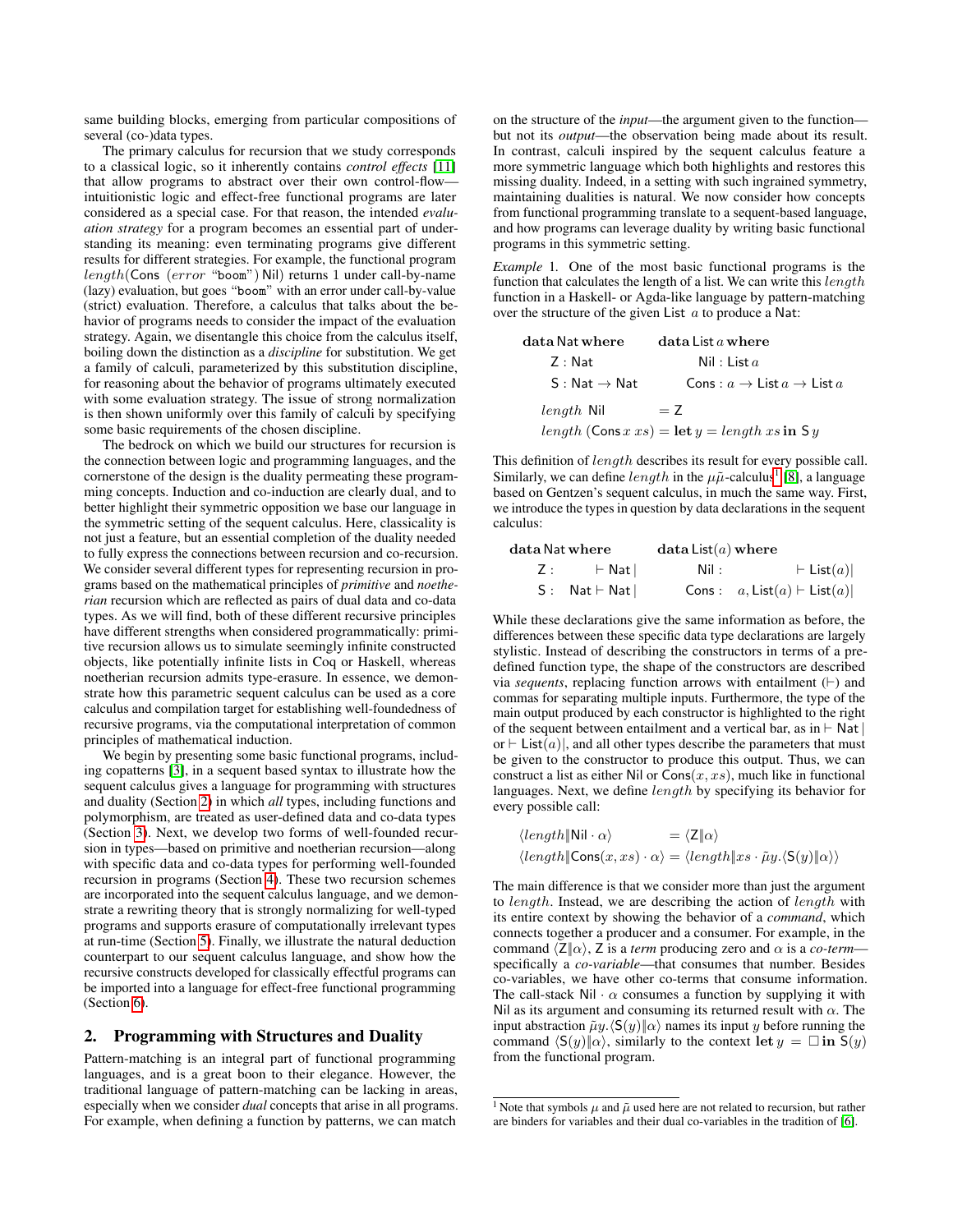In functional programs, it is common to avoid explicitly naming the result of a recursive call, especially in such a short program. Instead, we would more likely define length as:

length Nil = Z  
length (Cons x 
$$
xs
$$
) = S(*length xs*)

We can mimic this definition in the sequent calculus as:

$$
\langle length \|\text{Nil} \cdot \alpha \rangle = \langle \text{Z} \|\alpha \rangle
$$
  

$$
\langle length \|\text{Cons}(x, xs) \cdot \alpha \rangle = \langle \text{S}(\mu \beta. \langle length \| xs \cdot \beta \rangle) \| \alpha \rangle
$$

Note that to represent the functional call length xs inside the successor constructor S, we need to make use of a new kind of term: the output abstraction  $\mu\beta$ .  $\langle length|x_s \cdot \beta \rangle$  names its output channel β before running the command  $\langle length|x s \cdot \beta \rangle$ , which calls *length* with xs as the argument and  $\beta$  as the return consumer. In the  $\mu\tilde{\mu}$ -calculus, output abstractions are exactly dual to input abstractions, and defining *length* in  $\mu\tilde{\mu}$  requires us to name the recursive result as either an input or an output. *End example* 1*.*

We have seen how to write a recursive function by patternmatching on the first argument, x, in a call-stack  $x \cdot \alpha$ . However, why should we be limited to only matching on the structure of the argument  $x$ ? If the observations on the returned result must also follow a particular structure, why can't we match on  $\alpha$  as well? Indeed, in a dually symmetric language, there is no such distinction. For example, the function call-stack itself can be viewed as a structure, so that a curried chain of function applications  $f$  x  $y$  z is represented by the pattern  $x \cdot y \cdot z \cdot \alpha$ , which reveals the nested structure down the output side of function application, rather than the input side. Thus, the sequent calculus reveals a dual way of thinking about information in programs phrased as *co-data*, in which observations follow predictable patterns, and values respond to those observations by matching on their structure. In such a symmetric setting, it is only natural to match on any structure appearing in *either* inputs or outputs.

<span id="page-2-2"></span>*Example* 2*.* We can consider this view on co-data to understand programs with "infinite" objects. For example, infinite streams may be defined by the primitive projections *out* of streams:

$$
\operatorname{\mathbf{codata}\!} \operatorname{\mathsf{Stream}}\nolimits(a) \operatorname{\mathbf{where}}
$$

Head :  $|\text{Stream}(a) \vdash a$ Tail :  $|\text{Stream}(a) \vdash \text{Stream}(a)|$ 

Contrarily to data types, the type of the main input consumed by co-data constructors is highlighted to the left of the sequent in between a vertical bar and entailment, as in  $\vert$  Stream $(a) \vert$ . The rest of the types describe the parameters that must be given to the constructor in order to properly consume this main input. For Streams, the observation Head $[\alpha]$  requests the head value of a stream which should be given to  $\alpha$ , and Tail[ $\beta$ ] asks for the tail of the stream which should be given to  $\beta$ <sup>[2](#page-2-1)</sup>. We can now define a function  $countUp$ —which turns an x of type Nat into the infinite stream  $x, S(x), S(S(x)), \ldots$  —by pattern-matching on the structure of observations on functions and streams:

$$
\langle countUp \|x \cdot \text{Head}[\alpha] \rangle = \langle x \| \alpha \rangle
$$

$$
\langle countUp \|x \cdot \text{Tail}[\beta] \rangle = \langle countUp \| \text{S}(x) \cdot \beta \rangle
$$

If we compare  $countUp$  with length in this style, we can see that there is no fundamental distinction between them: they are both defined by cases on their possible observations. The only point of difference is that  $length$  happens to match on its input data structure in its call-stack, whereas  $countUp$  matches on its return co-data structure.

Abel *et al.* [\[3\]](#page-12-4) have carried this intuition back into the functional paradigm. For example, we can still describe streams by their Head and Tail projections, and define  $countUp$  through co-patterns:

$$
\begin{aligned}\n\text{codata Stream } a \text{ where} \\
\text{Head : Stream } a \rightarrow a \\
\text{Tail : Stream } a \rightarrow \text{Stream } a \\
(\text{countUp } x). \text{ Head} = x \\
(\text{countUp } x). \text{Tail } = \text{countUp } (\text{S } x)\n\end{aligned}
$$

This definition gives the functional program corresponding to the sequent version of  $countUp$ . So we can see that co-patterns arise naturally, in Curry-Howard isomorphism style, from the computational interpretation of Gentzen's sequent calculus.

Since a symmetric language is not biased against patternmatching on inputs or outputs, and indeed the two are treated identically, there is nothing special about matching against *both* inputs and outputs simultaneously. For example, we can model infinite streams with possibly missing elements as  $\text{SkipStream}(a) =$ Stream(Maybe( $a$ )), where Maybe( $a$ ) corresponds to the Haskell datatype with constructors Nothing and Just $(x)$  for x of type a. Then we can define the empty skip stream which gives Nothing at every position, and the *countDown* function that transforms  $S^{n}(Z)$ into the stream  $S^n(Z), S^{n-1}(Z), \ldots, Z$ , Nothing, ...:

$$
\langle empty \|\text{Head}[\alpha] \rangle = \langle \text{Nothing} \| \alpha \rangle
$$
  
\n
$$
\langle empty \|\text{Tail}[\beta] \rangle = \langle empty \|\beta \rangle
$$
  
\n
$$
\langle countDown \|\mathbf{z} \cdot \text{Head}[\alpha] \rangle = \langle \text{Just}(x) \|\alpha \rangle
$$
  
\n
$$
\langle countDown \|\mathbf{Z} \cdot \text{Tail}[\beta] \rangle = \langle empty \|\beta \rangle
$$
  
\n
$$
\langle countDown \|\mathbf{S}(x) \cdot \text{Tail}[\beta] \rangle = \langle countDown \|\mathbf{x} \cdot \beta \rangle
$$

*End example* 2*.*

<span id="page-2-3"></span>*Example* 3*.* As opposed to the co-data approach to describing infinite objects, there is a more widely used approach in lazy functional languages like Haskell and proof assistants like Coq that still favors framing information as data. For example, an infinite list of zeroes is expressed in this functional style by an endless sequence of Cons:

$$
\mathit{zeroes} = \mathsf{Cons}\, \mathsf{Z}\, \mathit{zeroes}
$$

We could emulate this definition in sequent style as the expansion of  $zero$  when observed by any  $\alpha$ :

$$
\langle zeroes|\alpha\rangle = \langle Cons(Z, zeroes)|\alpha\rangle
$$

Likewise, we can describe the concatenation of two, possibly infinite lists in the same way, by pattern-matching on the call:

$$
\langle cat \|\text{Nil} \cdot ys \cdot \alpha \rangle = \langle ys \|\alpha \rangle
$$
  

$$
\langle cat \|\text{Cons}(x, xs) \cdot ys \cdot \alpha \rangle = \langle \text{Cons}(x, \mu \beta. \langle cat \|\text{xs} \cdot ys \cdot \beta \rangle) \|\alpha \rangle
$$

The intention is that, so long as we do not evaluate the subcomponents of Cons eagerly, then  $\alpha$  receives a result even if  $xs$ is an infinitely long list like zeroes. *End example* 3*.*

#### <span id="page-2-0"></span>3. A Higher-Order Sequent Calculus

Based on our example programs in Section [2,](#page-1-0) we now flesh out more formally a higher-order language of the sequent calculus: the  $\mu\tilde{\mu}$ -calculus. The full syntax of this language is shown in Figure [1.](#page-3-0) The different components of programs in the  $\mu\tilde{\mu}$ -calculus can be understood by their relationship between opposing forces of input and output. A term,  $v$ , produces an output, a co-term,  $e$ , consumes

<span id="page-2-1"></span><sup>2</sup> We use square brackets as grouping delimiters in observations, like the head projection Head $[\alpha]$  out of a stream, as opposed to round parentheses used as grouping delimiters in results, like the successor number  $S(y)$ . This helps to disambiguate between results (terms) and observations (co-terms) in a way that is syntactically apparent independently of their context.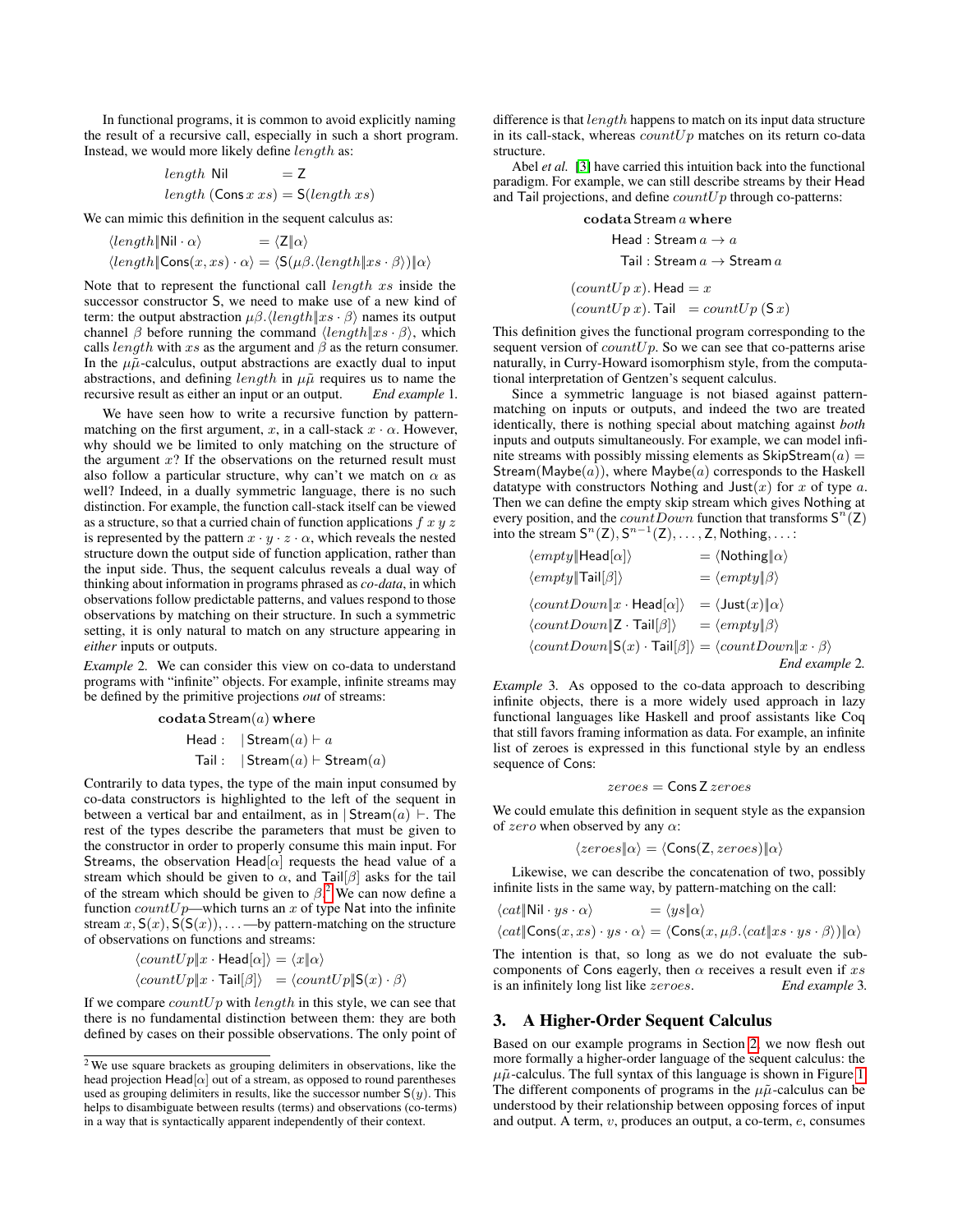$$
c \in Command ::= \langle v \| e \rangle
$$

 $v \in Term ::= x \mid \mu \alpha.c \mid \mathsf{K}(\vec{e}, \vec{v}) \mid \mu(\mathsf{H})$  $A, B, C, D \in Type ::= a \mid \lambda a : k.B \mid AB \mid F(\overrightarrow{A}) \mid G(\overrightarrow{A}))$ 

 $\vec{x}, \vec{\alpha} | . c | \ldots$   $e \in CoTerm ::= \alpha \mid \tilde{\mu} x.c \mid \tilde{\mu}[\mathsf{K}(\vec{\alpha}, \vec{x}). c | \ldots] \mid \mathsf{H}[\vec{v}, \vec{e}]$  $k, l \in Kind ::= \star \mid k_1 \rightarrow k_2$ 

<span id="page-3-0"></span>Figure 1. The syntax of the higher-order  $\mu \tilde{\mu}$ -calculus.

an input, and a command, c, neither produces nor consumes, it just *runs*. Thus, we can consider commands to be the computational unit of the language: when we talk about running a program, it is a command which does the running, not a term.

To begin, we focus on the *core* of the  $\mu\tilde{\mu}$ -calculus, which includes just the substrate necessary for piping inputs and outputs to the appropriate places. In particular, we have two different forms of inputs and outputs: the implicit, unnamed inputs and outputs of terms and co-terms, and the explicit, named inputs and outputs introduced by variables (typically written  $x, y, z$ ) and co-variables (typically written  $\alpha$ ,  $\beta$ ,  $\gamma$ ). Thus, besides variables and co-variables, the core  $\mu\tilde{\mu}$ -calculus includes the generic abstractions seen in Section [2,](#page-1-0)  $\mu\alpha$ .c and  $\tilde{\mu}x$ .c, which mediate between named and unnamed inputs and outputs. The output of the term  $\mu\alpha$ .c is named  $\alpha$  in the command c, and dually the input of the co-term  $\tilde{\mu}x.c$  is named x in c.

Even though the core  $\mu \tilde{\mu}$ -calculus has not introduced any specific types yet, we can still consider its type system for ensuring proper communication between producers and consumers, shown in Figure [2.](#page-4-1) The (typed) free variables and co-variables are tracked in separate contexts, written  $\Gamma$  and  $\Delta$  respectively, and the entailment  $( \vdash )$  separates inputs on the left from outputs on the right. Additionally, the context,  $\Theta$ , for type variables (written  $a, b, c, d$ ), being neither input nor output, adorn the turnstyle itself. Since programs of the  $\mu \tilde{\mu}$ -calculus are made up of three different forms of components, the typing rules use three different forms of sequents:  $\Gamma \vdash_{\Theta} v : A | \Delta$  states that v is a term producing an output of type  $A, \Gamma | e : A \vdash_{\Theta} \Delta$  states that e is a co-term consuming an input of type A, and  $c : (\Gamma \vdash_{\Theta} \Delta)$  states that c is a well-typed command. The language of types and kinds is just the simply typed  $\lambda$ -calculus at the type level with  $\star$  as the base kind,  $\Theta \vdash A : k$  states that A is a type of kind k, and  $\Theta \vdash A = B : k$  states that A and B are  $\alpha\beta\eta$ -equivalent types of kind k.

This core language does not include any baked-in types. Instead, all types are user-defined by a general declaration mechanism for (co-)data types introduced in [\[8\]](#page-12-9), similar to the data declaration mechanisms of functional languages but generalized through duality. Data declarations introduce new constructed terms as well as a new *case abstraction* co-term that performs case analysis to destruct its input before deciding which branch to take similar to the context  $\mathbf{case} \Box \mathbf{of} \dots$  in functional languages. Co-data declarations are exactly symmetric, introducing new constructed co-terms as well as a new case abstraction term that performs case analysis on its output before deciding how to respond.

We already saw some example declarations previously for Nat,  $List(a)$ , and  $Stream(a)$ . As it turns out, *all* the basic types from functional programming languages follow the same pattern and can be declared as user-defined types. For example, pairs are defined as:

$$
\textbf{data}\,(a:\star)\otimes(b:\star)\,\textbf{where}\\ (\_,\_) :\quad a,b \vdash a\otimes b |
$$

which says that building a pair of type  $a \otimes b$  requires the terms v of type a and  $v'$  of type b, obtaining the constructed pair  $(v, v')$ . Destruction of pairs, expressed by the case abstraction co-term  $\tilde{\mu}[(x, y).c]$ , pattern-matches on its input pair before running the command c.

Furthermore, we can declare the type for functions as:

$$
\text{codata}\,(a:\star)\to(b:\star)\,\text{where}\\ \qquad \qquad -\cdot\,\text{-}: \quad a|a\to b\vdash b
$$

This co-data declaration says that building a function call-stack of type  $a \rightarrow b$  requires a term v of type a and a co-term e of type b, obtaining the constructed stack  $v \cdot e$ . Destruction of callstacks, expressed by the case abstraction term  $\mu(x \cdot \alpha.c)$ , patternmatches on its output stack before running  $c$ . Note that this is an alternative representation of functions to  $\lambda$ -abstractions in functional languages, but an equivalent one. Indeed, the two views of functions are mutually definable:

$$
\lambda x.v = \mu(x \cdot \alpha. \langle v | \alpha \rangle) \qquad \mu(x \cdot \alpha.c) = \lambda x. \mu \alpha.c
$$

Here, we generalize the declaration mechanism from [\[8\]](#page-12-9) to include higher-order types and quantified type variables. The general forms of (non-recursive) data and co-data declaration in the  $\mu\tilde{\mu}$ calculus are given in Figure [3,](#page-4-2) and the associated typing rules in Figure [4.](#page-4-3) In addition to the rule for determining when the (co-)data Figure 4. In addition to the rule for determining when the (co-)data<br>types  $F(\vec{A})$  and  $G(\vec{A})$  are well-kinded, we also have the left and right rules for typing (co-)data structures and case abstractions. By instantiating the (co-)data type constructors at the types  $\vec{A}$ , we must substitute  $\vec{A}$  for all possible occurrences of the parameters  $\vec{a}$  in the declaration. Furthermore, the chosen instances  $\vec{D}$  for the quantified type variables  $\overline{d_i}$ , which annotate the constructor, must also be substituted for their occurrences in other types. With this in mind, the rules for construction (the  $FRK_i$  and  $GLH_i$  rules) check that the sub-(co-)terms and quantified types of a structure have the expected instantiated types, whereas the rules for deconstruction  $(FL \nand GR)$  extend the typing contexts with the appropriately typed (co-)variables and type variables.

This form of (co-)data type declaration lets us express not only existential quantification—as in Haskell and Coq—but also universal quantification as well:

| $\texttt{data} \, \exists (a: \star \to \star) \, \textbf{where}$ | codata $\forall (a : \star \rightarrow \star)$ where |
|-------------------------------------------------------------------|------------------------------------------------------|
| Pack: $a b \vdash_{b : \star} \exists a$                          | Spec: $\forall a \vdash_{b : \star} a b$             |

Notice that these general patterns give us the expected typing rules:

| $c: \Gamma \vdash_{\Theta, b: \star} \alpha: A b, \Delta$                               | $\Theta \vdash B : \star \Gamma   e : A B \vdash_{\Theta} \Delta$                          |
|-----------------------------------------------------------------------------------------|--------------------------------------------------------------------------------------------|
| $\Gamma \vdash_{\Theta} \mu(\mathsf{Spec}^{b:\star}[\alpha].c): \forall A \vert \Delta$ | $\Gamma$   Spec $^B[e]$ : $\forall A \vdash_{\Theta} \Delta$                               |
| $\Theta \vdash B : \star \Gamma \vdash_{\Theta} v : A B   \Delta$                       | $c:\Gamma,x:A\,b\vdash_{\Theta,b:\star}\Delta$                                             |
| $\Gamma \vdash_{\Theta} \mathsf{Pack}^B(v) : \exists A   \Delta$                        | $\Gamma   \tilde{\mu}$ [Pack <sup>b:*</sup> $(x).c$ ] : $\exists A \vdash_{\Theta} \Delta$ |

Using a recursively-defined case abstraction with deep patternmatching, we can now represent *length* in the  $\mu\tilde{\mu}$ -calculus:

$$
\begin{aligned} length = \mu(\text{Nil} \cdot \alpha.\langle \mathsf{Z} \Vert \alpha \rangle \\ |\mathsf{Cons}(x, xs) \cdot \alpha.\langle length \Vert xs \cdot \tilde{\mu}y. \langle \mathsf{S}(y) \Vert \alpha \rangle \rangle) \end{aligned}
$$

Furthermore, the deep pattern-matching can be mechanically translated to the shallow case analysis for (co-)data types:  $length = \mu(xs \cdot \alpha. \langle xs||\tilde{\mu}[\text{Nil.}\langle \mathsf{Z}||\alpha \rangle$ 

$$
|\mathsf{Cons}(x, xs') \cdot \langle length \| xs' \cdot \tilde{\mu} y \cdot \langle \mathsf{S}(y) \| \alpha \rangle \rangle | \rangle)
$$

This case abstraction describes exactly the same specification as the definition for length in Example [1.](#page-1-2)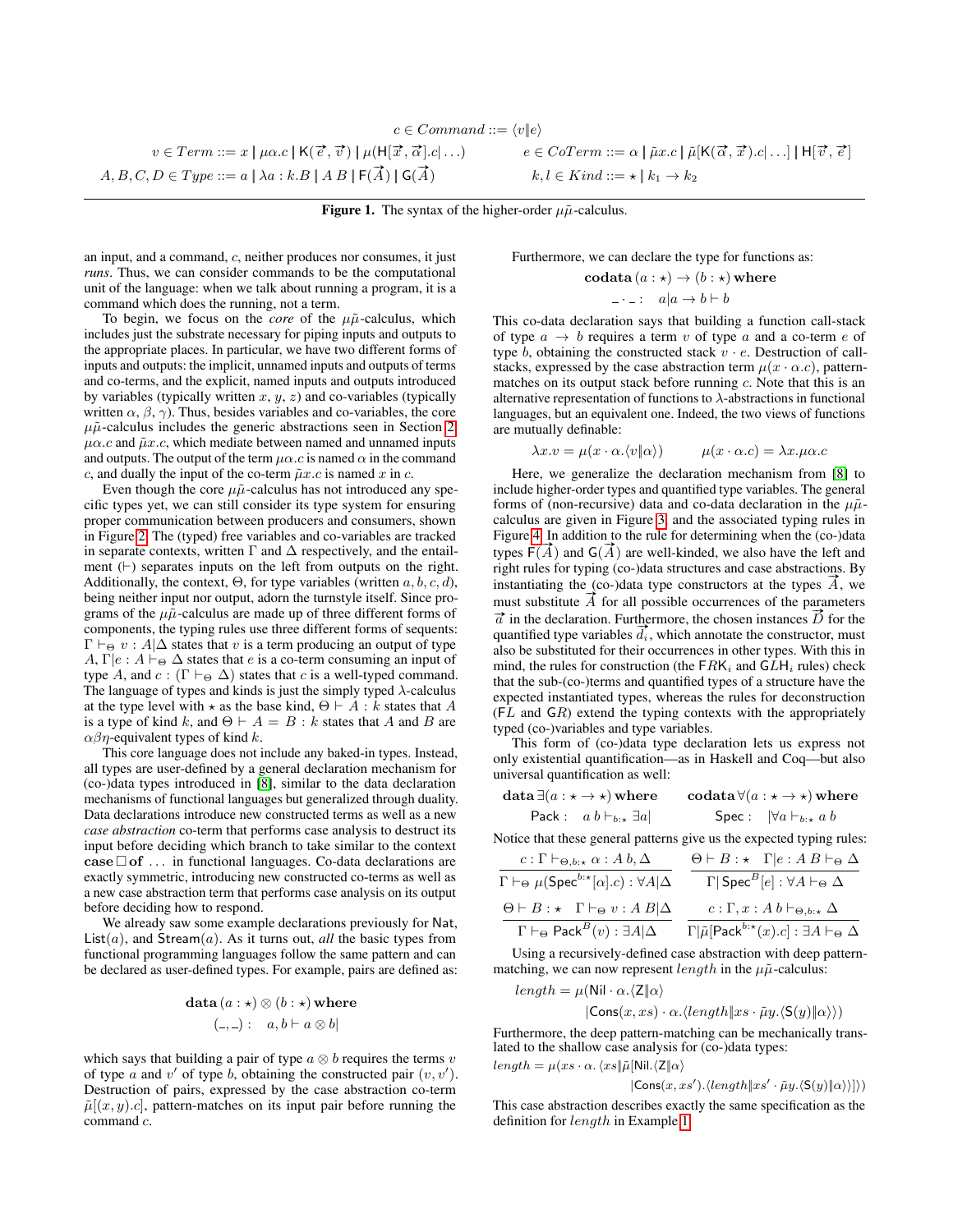$$
\frac{c: (\Gamma \vdash_{\Theta} \alpha : A \wedge \Delta)}{\Gamma, x: A \vdash_{\Theta} x: A | \Delta} \text{ Var} \quad \frac{c: (\Gamma \vdash_{\Theta} \alpha : A, \Delta)}{\Gamma \vdash_{\Theta} \mu \alpha. c: A | \Delta} \text{ Act} \quad \frac{c: (\Gamma, x: A \vdash_{\Theta} \Delta)}{\Gamma | \tilde{\mu} x. c: A \vdash_{\Theta} \Delta} \text{ CoAct} \quad \frac{\Gamma |_{\alpha}: A \vdash_{\Theta} \alpha : A, \Delta}{\Gamma | \alpha: A \vdash_{\Theta} \alpha : A, \Delta} \text{ Covar}
$$
\n
$$
\frac{\Theta \vdash A = B: \star \Gamma \vdash_{\Theta} v: A | \Delta}{\Gamma \vdash_{\Theta} v: B | \Delta} \text{ Eq} \quad \frac{\Gamma \vdash_{\Theta} v: A | \Delta}{\langle v | e \rangle : (\Gamma \vdash_{\Theta} \Delta)} \text{ Cut} \quad \frac{\Theta \vdash A = B: \star \Gamma | e: B \vdash_{\Theta} \Delta}{\Gamma | e: A \vdash_{\Theta} \Delta} \text{ CoEq}
$$

<span id="page-4-1"></span>Figure 2. The type system for the core higher-order  $\mu\tilde{\mu}$ -calculus.

data 
$$
F(\overline{a:k})
$$
 where  
\n $K_1: \overrightarrow{B_1} \vdash_{\overrightarrow{d_1:l_1}} F(\overrightarrow{a})|\overrightarrow{C_1}$   
\n $\vdots$ \n $\overrightarrow{B_n} \vdash_{\overrightarrow{d_n:l_n}} F(\overrightarrow{a})|\overrightarrow{C_n}$   
\n $\vdots$ \n $\overrightarrow{B_n} \vdash_{\overrightarrow{d_n:l_n}} F(\overrightarrow{a})|\overrightarrow{C_n}$   
\n $H_n: \overrightarrow{B_n} | G(\overrightarrow{a}) \vdash_{\overrightarrow{d_n:l_n}} \overrightarrow{C_n}$ 

<span id="page-4-2"></span>Figure 3. General form of declarations for user-defined data and co-data.

$$
\frac{\overrightarrow{\Theta \vdash A : k}}{\Theta \vdash F(\overrightarrow{A}) : \star} \qquad \frac{c_1 : (\Gamma, \overrightarrow{x : B_1\{\overrightarrow{A/a}\} \vdash_{\Theta, \overrightarrow{d_1:l_1\{\overrightarrow{A/a}\}}} \Delta, \overrightarrow{\alpha : C_1\{\overrightarrow{A/a}\})} \dots}{\Gamma | \tilde{\mu} [K_1^{\overrightarrow{d_1:l_1}}(\overrightarrow{\alpha}, \overrightarrow{x}) . c_1 | \dots ] : F(\overrightarrow{A}) \vdash_{\Theta} \Delta} FL
$$
\n
$$
\frac{\overrightarrow{\Theta \vdash D : l_i\{\overrightarrow{A/a}\} \Gamma | e : C_i\{\overrightarrow{A/a}, \overrightarrow{D/d_i}\} \vdash_{\Theta} \Delta \Gamma \vdash_{\Theta} v : B_i\{\overrightarrow{A/a}, \overrightarrow{D/d_i}\} | \Delta}}{\Gamma \vdash_{\Theta} K_i^{\overrightarrow{D}}(\overrightarrow{e}, \overrightarrow{v}) : F(\overrightarrow{A}) | \Delta} FRK_i
$$
\n
$$
\frac{c_1 : (\Gamma, x : B_1\{\overrightarrow{A/a}\} \vdash_{\Theta, \overrightarrow{d_1:l_1\{\overrightarrow{A/a}\}}} \alpha : C_1\{\overrightarrow{A/a}\}, \Delta) \dots}{\Gamma \vdash_{\Theta} \mu (H_1^{\overrightarrow{d_1:l_1}}[\overrightarrow{x}, \overrightarrow{\alpha}] . c_1 | \dots ) : G(\overrightarrow{A}) | \Delta} GR
$$
\n
$$
\frac{\overrightarrow{\Theta \vdash D : l_i\{\overrightarrow{A/a}\} \Gamma \vdash_{\Theta} v : B_i\{\overrightarrow{A/a}, \overrightarrow{D/d}\} | \Delta \Gamma | e : C_i\{\overrightarrow{A/a}, \overrightarrow{D/d}\} \vdash_{\Theta} \Delta}}{\Gamma | H_i^{\overrightarrow{D}}[\overrightarrow{v}, \overrightarrow{e}] : G(\overrightarrow{A}) \vdash_{\Theta} \Delta} GLH_i
$$

<span id="page-4-3"></span>Figure 4. Typing rules for non-recursive, user-defined data and co-data types.

In each of the examples in Section [2,](#page-1-0) we were only concerned with writing recursive programs, but have not showed that they always terminate. Termination is especially important for proof assistants and dependently typed languages, which rely on the absence of infinite loops for their logical consistency. If we consider the programs in Examples [1](#page-1-2) and [2,](#page-2-2) then termination appears fairly straightforward by structural recursion *somewhere* in a function call: each recursive invocation of length has a structurally smaller list for the argument, and each recursive invocation of  $countUp$ , and countDown has a smaller stream projection out of its returned result. However, formulating this argument in general turns out to be more complicated. Even worse, the "infinite data structures" in Example [3](#page-2-3) do not have as clear of a concept of "termination:" zeroes and concatenation could go on forever, if they are not given a bound to stop. To tackle these issues, we will phrase principles of well-founded recursion in the  $\mu\tilde{\mu}$ -calculus, so that we arrive at a core calculus capable of expressing complex termination arguments (parametrically to the chosen evaluation strategy) inside the calculus itself (see Section [5\)](#page-7-0).

# <span id="page-4-0"></span>4. Well-Founded Recursion

There is one fundamental difficulty in ensuring termination for programs written in a sequent calculus style: even incredibly simple programs perform their structural recursion from *within* some larger overall structure. For example, consider the humble length function from Example [1.](#page-1-2) The decreasing component in the definition of length is clearly the list argument which gets smaller with each call. However, in the sequent calculus, the actual recursive invocation of length is the *entire* call-stack. This is because the recursive call to length does not return to its original caller, but to some place new. When written in a functional style, this information is implicit since the recursive call to *length* is not a tail-call, but rather  $S(length xs)$ . When written in a sequent style, this extra information becomes an explicit part of the function call structure, necessary to remember to increment the output of the function before ultimately returning. This means that we must carry around enough memory to store our ever increasing result amidst our ever decreasing recursion.

Establishing termination for sequent calculus therefore requires a more finely controlled language for specifying "what's getting smaller" in a recursive program, pointing out *where* the decreasing measure is hidden within recursive invocations. For this purpose, we adopt a type-based approach to termination checking [\[1\]](#page-12-11). Besides allowing us to abstract over termination-ensuring measures, we can also specify which parts of a complex type are used as part of the termination argument. As a consequence for handling simplistic functions like length, we will find that, for free, the calculus ends up as a robust language for describing more advanced recursion over structures, including lexicographic and mutual recursion over both data and co-data structures simultaneously.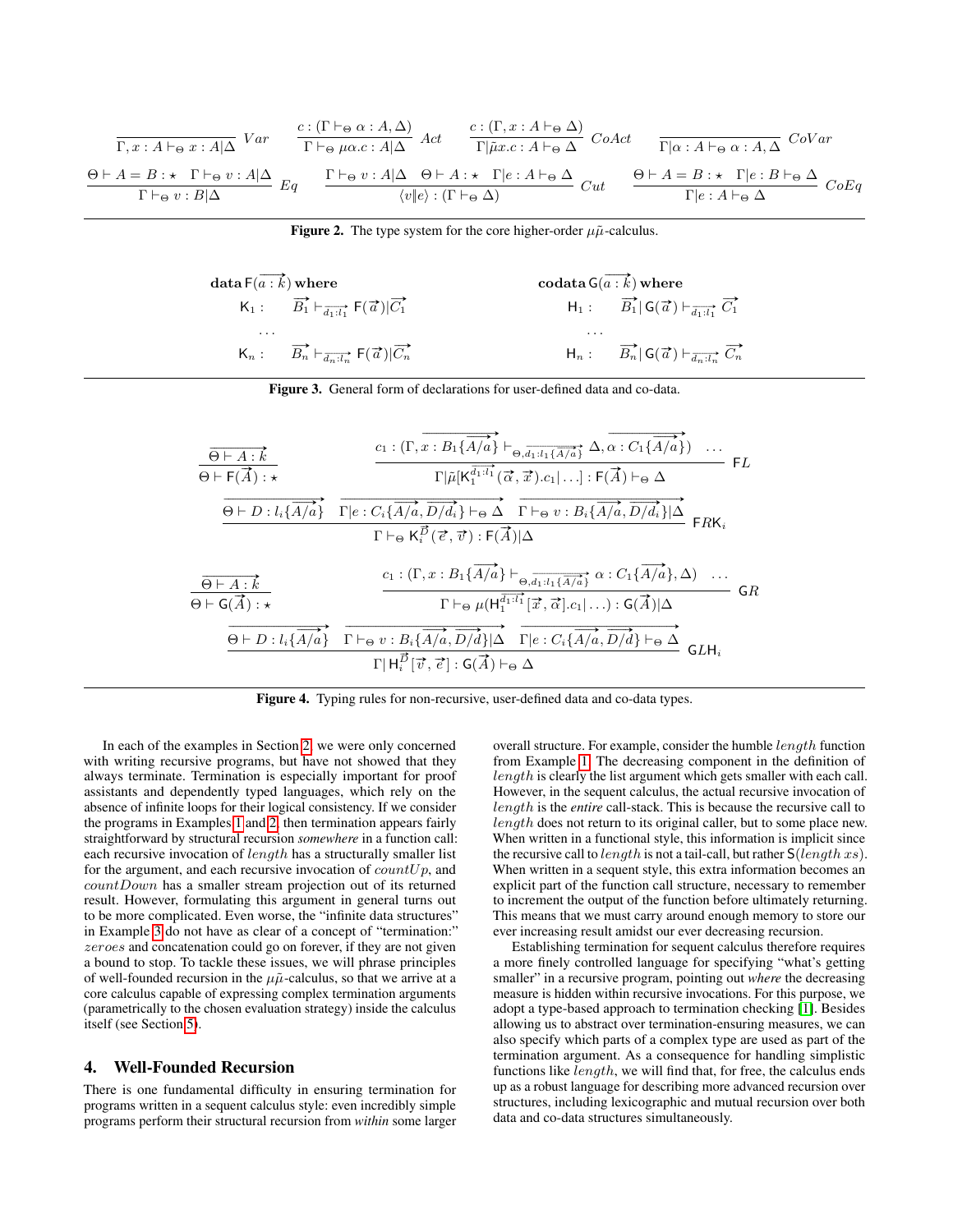In considering the type-based approach to termination in the sequent calculus, we identify two different styles for the type-level measure indices. The first is an exacting notion of index with a predictable structure matching the natural numbers and which we use to perform *primitive recursion*. This style of indexing gives us a tight control over the size of structures, allowing us to define types like the fixed-sized vectors of values from dependently typed languages as well as a direct encoding of "infinite" structures as found in lazy functional languages. The second is a looser notion that only tracks the upper bound of indices and which we use to perform *noetherian recursion*. This style of indexing is more in tune with typical structurally recursive programs like length and also supports full run-time erasure of bounded indices while still maintaining termination of the index-erased programs.

#### 4.1 Primitive Recursion

We begin with the more basic of the two recursion schemes: primitive recursion on a single natural number index. These natural number indices are used in types in two different ways. First, the indices act as an explicit measure in recursively defined (co-)data types, tracking the recursive sub-components of their structures in the types themselves. Second, the indices are abstracted over by the primitive recursion principle, allowing us to generalize over arbitrary indices and write looping programs.

Let's consider some examples of using natural number indices for the purpose of defining (co-)data types with recursive structures. We extend the (co-)type declaration mechanism seen previously with the ability to define new (co-)data types by primitive recursion over an index, giving a mechanism for describing recursive (co-)data types with statically tracked measures. Essentially, the constructors are given in two groups—for the zero and successor cases—and may only contain recursive sub-components at the (strictly) previous index. For example, we may describe vectors of exactly  $N$  values of type  $A$ ,  $Vec(N, A)$ , as in dependently typed languages:

data Vec(i :  $\vert x, a : \star \rangle$  by primitive recursion on i where  $i = 0$  Nil :  $\qquad \qquad \vdash \text{Vec}(0, a)|$ where  $i = j + 1$  Cons :  $a, \text{Vec}(j, a) \vdash \text{Vec}(j + 1, a)$ 

where Ix is the kind of type-level natural number indices. Nil builds an empty vector of type  $Vec(0, A)$ , and  $Cons(v, v')$  extends the vector  $v'$ : Vec $(N, A)$  with another element  $v : A$ , giving us a vector with one more element of type  $\text{Vec}(N + 1, A)$ . Other than these restrictions on the instantiations of  $i$ :  $\vert x \vert$  for vectors constructed by Nil and Cons, the typing rules for terms of  $Vec(N, A)$ follow the normal pattern for declared data types.<sup>[3](#page-5-0)</sup> Destructing a vector diverges more from the usual pattern of non-recursive data types. Since the constructors of vector values are put in two separate groups, we have two separate case abstractions to consider, depending on whether the vector is empty or not. On the one hand, to destruct an empty vector, we only have to handle the case for Nil, as given by the co-term  $\tilde{\mu}$ [Nil.*c*]. On the other, destructing a non-empty vector requires us to handle the Cons case, as given by the co-term  $\tilde{\mu}$ [Cons $(x, xs).c$ ]. These co-terms are typed by the two left rules for Vec—one for both its zero and successor instances:

$$
\frac{c : (\Gamma \vdash_{\Theta} \Delta)}{\Gamma | \tilde{\mu}[\text{Nil}.c] : \text{Vec}(0,A) \vdash_{\Theta} \Delta} \text{ Vec } L_0
$$

$$
\frac{c : (\Gamma, x : A, xs : \text{Vec}(M, A) \vdash_{\Theta} \Delta)}{\Gamma | \tilde{\mu}[\text{Cons}(x, xs).c] : \text{Vec}(M + 1, A) \vdash_{\Theta} \Delta} \text{ Vec } L_{+1}
$$

As a similar example, we can define a less statically constrained list type by primitive recursion. The IxList indexed data type is just like Vec, except that the Nil constructor is available at both the zero and successor cases:

data  $\textsf{lxList}(i : \mathsf{lx}, a : \star)$  by primitive recursion on i

| where $i=0$       | Nil : | $\vdash$ lxList $(0, a)$                                       |
|-------------------|-------|----------------------------------------------------------------|
| where $i = j + 1$ | Nil : | $\vdash$ lxList $(j+1, a)$                                     |
|                   |       | Cons : $a, \text{lxlist}(j, a) \vdash \text{lxlist}(j + 1, a)$ |

Now, destructing a non-zero  $\text{lxList}(N + 1, A)$  requires both cases, as given in the co-term  $\tilde{\mu}$ [Nil.c|Cons $(x, xs).c'$ ]. IxList has three right rules for building terms: for Nil at both 0 and  $M + 1$  and for Cons. It also has two left rules: one for case abstractions handling the constructors of the 0 case and another for the  $M + 1$  case.

To write looping programs over these indexed recursive types, we use a recursion scheme which abstracts over the index occurring anywhere within an arbitrary type. As the types themselves are defined by primitive recursion over a natural number, the recursive structure of programs will also follow the same pattern. The trick then is to embody the primitive induction principle for proving a proposition  $P$  over natural numbers:

$$
P[0] \land (\forall j : \mathbb{N}.P[j] \to P[j+1]) \to (\forall i : \mathbb{N}.P[i])
$$

and likewise the refutation of such a statement, as is given by any specific counter-example— $n : \mathbb{N} \wedge \overline{P[n]} \rightarrow \overline{(\forall i : \mathbb{N}.P[i])}$ -into logical rules of the sequent calculus.<sup>[4](#page-5-1)</sup> By the usual reading of sequents, proofs come to the right of entailment  $( \vdash A$  means "A is true"), whereas refutations come to the left  $(A \vdash$  means "A is false"). Because we will have several recursion principles, we denote this particular one with a type named Inflate, so that the primitive recursive proposition  $\forall i : \mathbb{N}.P[i]$  is written as the type Inflate( $\lambda i$  : lx.A) with the inference rules:

$$
\frac{\vdash A\ 0 \quad A\ j\vdash_{j:\textsf{lx}} A\ (j+1)}{\vdash \textsf{Inflate}(A)} \qquad \frac{\vdash M:\textsf{lx} \qquad A\ M\vdash}{\textsf{Inflate}(A)\vdash}
$$

We use this translation of primitive induction into logical rules as the basis for our primitive recursive *co-data type*. The refutation of primitive recursion is given as a specific *counter-example*, so the co-term is a specific construction. Whereas, proof by primitive recursion is a *process* given by *cases*, the term performs case analysis over its observations. The canonical counter-example is described by the co-data type declaration for Inflate:

$$
\text{codata Inflate}(a: \mathsf{lx} \to \star) \text{ where}
$$
\n
$$
\mathsf{Up}: \ |\mathsf{Inflate}(a) \vdash_{j:\mathsf{lx}} a j
$$

The general mechanism for co-data automatically generates the left rule for constructing the counter-example, and a right rule for extracting the parts of this construction. However, to give a recursive process for Inflate, we need an additional right rule that gives us access to the recursive argument by performing case analysis on the particular index. This scheme for primitive recursion is expressed by the term  $\mu(\mathsf{Up}^{0:\mathsf{lx}}[\alpha].c_0 | \mathsf{Up}^{j+1:\mathsf{lx}}[\alpha](x).c_1)$  which performs case analysis on type-level indices at *run-time*, and which can access the recursive result through the extra variable  $x$  in the successor pattern  $Up^{j+1:1x}[\alpha](x)$ . This term has the typing rule:

$$
\frac{c_0:(\Gamma\vdash_{\Theta}\alpha:A0,\Delta)-c_1:(\Gamma,x:Aj\vdash_{\Theta,j:1x}\alpha:A(j+1),\Delta)}{\Gamma\vdash_{\Theta}\mu(\mathsf{Up}^{0:1x}[\alpha].c_0|\mathsf{Up}^{j+1:1x}[\alpha](x).c_1): \mathsf{Inflate}(A)|\Delta}
$$

Terms of type Inflate  $i : \mathsf{I} \times \mathsf{A}$  (which is shorthand for the type Inflate( $\lambda i$ : Ix.A)) describe a process which is able to produce  $A\{N/i\}$ , for any index N, by stepwise producing  $A\{0/i\}$ ,  $A\{1/i\}$ ,  $\ldots$ ,  $A\{N/i\}$  and piping the previous output to the recursive input

<span id="page-5-0"></span><sup>&</sup>lt;sup>3</sup> We can have a vector with an abstract index if we don't yet know what shape it has, as with the variable x or abstraction  $\mu\alpha$ .c of type Vec(i, A).

<span id="page-5-1"></span><sup>&</sup>lt;sup>4</sup> We use the overbar notation,  $\overline{P}$ , to denote that the proposition P is false. The use of this notation is to emphasize that we are not talking about negation as a logical connective, but rather the *dual* to a proof that P is true, which is a refutation of P demonstrating that it is false.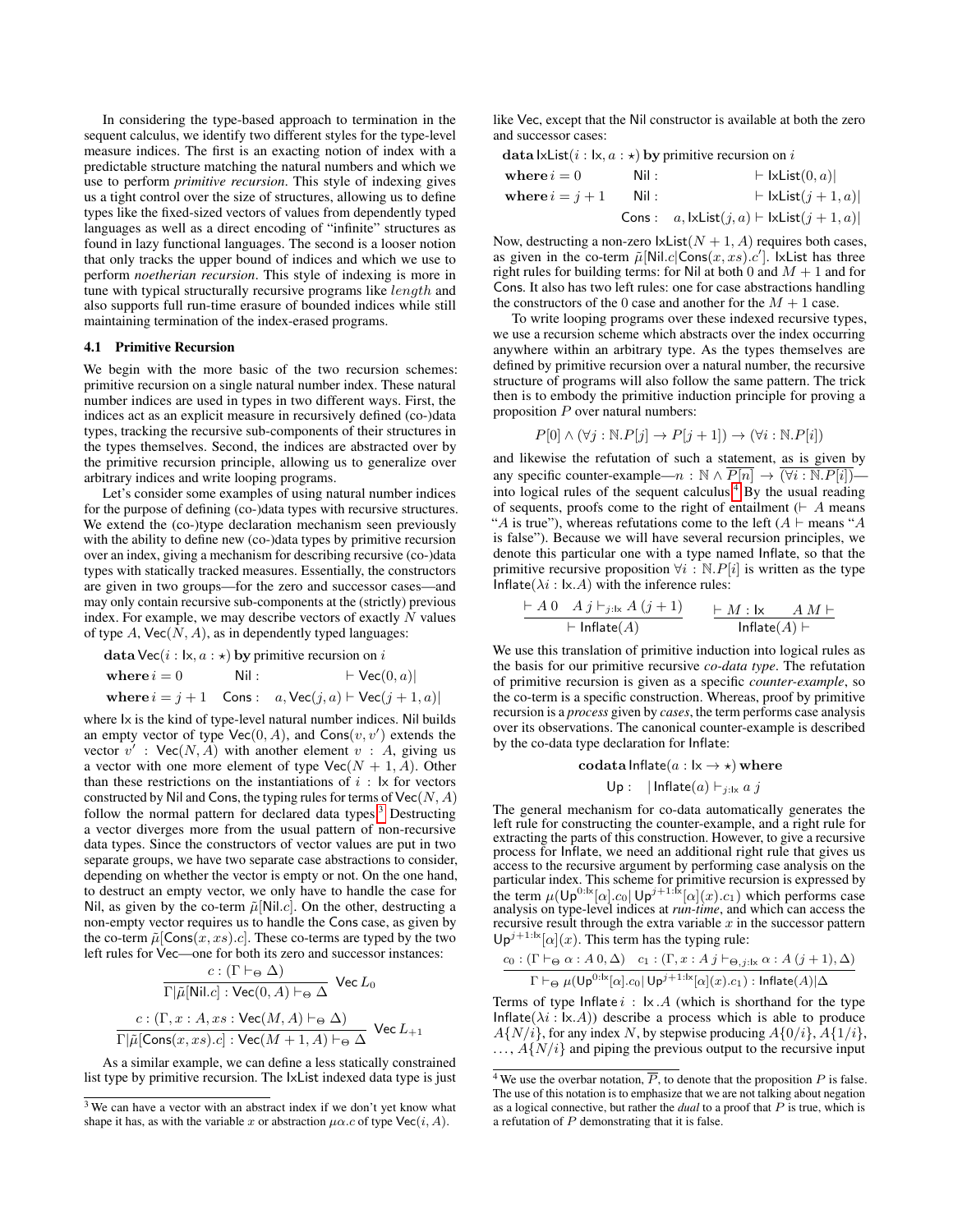$x$  of the next step, thus "inflating" the index in the result arbitrarily high. The index of the particular step being handled is part of the constructor pattern, so that the recursive case abstraction knows which branch to take. In contrast, co-terms of type Inflate  $i : \mathsf{I} \times \mathcal{A}$ *hide* the particular index at which they can consume an input, thereby forcing their input to work for any index.

By just applying duality in the sequent calculus and flipping everything about the turnstyles, we get the opposite notion of primitive recursion as a data type. In particular, we get the data declaration describing a dual type, named Deflate:

data Delfate $(a : \mathsf{lx} \to \star)$  where

Down: 
$$
a \, j \vdash_{j:\text{lx}} \text{Deflate}(a)
$$

The general mechanism for data automatically generates the right rule for constructing an index-witnessed example case, and a left rule for extracting the index and value from this structure. Further, as before we need an additional left rule for performing self-referential recursion for consuming such a construction:

$$
\frac{c_1: (\Gamma, x: A (j + 1) \vdash_{\Theta, j: \mathsf{lx}} \alpha: A j, \Delta) \quad c_0: (\Gamma, x: A 0 \vdash_{\Theta} \Delta)}{\Gamma | \tilde{\mu}[\text{Down}^{0: \mathsf{lx}}(x).c_0 | \text{Down}^{j+1: \mathsf{lx}}(x)[\alpha].c_1] : \text{Deflate}(A) \vdash_{\Theta} \Delta}
$$

Dual to before, the recursive output sink can be accessed through the co-variable  $\alpha$  in the pattern Down<sup>j+1:lx</sup>(x)[ $\alpha$ ]. The terms of type Deflate  $i : \mathsf{I} \times \mathcal{A}$  hide the particular index at which they produce an output. In contrast, it is now the co-terms of the type Deflate  $i : \mathsf{lx} \, . A$ which describe a process which is able to consume  $A\{N/i\}$  for any choice of N in steps by consuming  $A\{N/i\}, \ldots, A\{0/i\}$  and piping the previous input to the recursive output  $\alpha$  of the next step, thus "deflating" the index in the input down to 0.

#### 4.2 Noetherian Recursion

We now consider the more complex of the two recursion schemes: noetherian recursion over well-ordered indices. As opposed to ensuring a decreasing measure by matching on the specific structure of the index, we will instead quantify over arbitrary indices that are less than the current one. In other words, the details of what these indices look like are not important. Instead, they are used as arbitrary upper bounds in an ever decreasing chain, which stops when we run out of possible indices below our current one as guaranteed by the well-foundedness of their ordering. Intuitively, we may jump by leaps and bounds down the chain, until we run out of places to move. Qualitatively, this different approach to recursion measures allows us to abstract parametrically over the index, and generalize so strongly over the difference in the steps to the point where the particular chosen index is unknown. Thus, because a process receiving a bounded index has so little knowledge of what it looks like, the index cannot influence its action, thereby allowing us to totally erase bounded indices during run-time.

Now let's see how to define some types by noetherian recursion on an ordered index. Unlike primitive recursion, we do not need to consider the possible cases for the chosen index. Instead, we quantify over any index which is *less* than the given one. For example, recall the recursive definition of the Nat data type from Example [1.](#page-1-2) We can be more explicit about tracking the recursive sub-structure of the constructors by indexing Nat with some ordered type, and ensuring that each recursive instance of Nat has a *smaller* index, so that we may define natural numbers by noetherian recursion over ordered indices from a new kind called Ord:

data Nat $(i : Ord)$  by noetherian recursion on i where

$$
\mathsf{Z}:\qquad \qquad \vdash \mathsf{Nat}(i)|
$$

S :  $\mathsf{Nat}(j) \vdash_{j$ 

Note that the kind of indices less than i is denoted by  $\lt i$ , and we write  $j < i$  as shorthand for  $j : \{ < i \}$ . Noetherian recursion in types is surprisingly more straightforward than primitive recursion, and more closely follows the established pattern for data type declarations:  $-$  N<sub>at</sub> $D$  7

$$
\Gamma \vdash_{\Theta} \mathsf{Z} : \mathsf{Nat}(N)|\Delta \atop \Theta \vdash M < N \quad \Gamma \vdash_{\Theta} v : \mathsf{Nat}(M)|\Delta \atop \Gamma \vdash_{\Theta} \mathsf{S}^M(v) : \mathsf{Nat}(N)|\Delta \quad \mathsf{Nat} R \mathsf{S}
$$

Z builds a Nat(N) for any Ord index N, and  $S^{M}(v)$  builds an incremented  $\text{Nat}(N)$  out of a  $\text{Nat}(M)$ , when  $M < N$ . To destruct a  $Nat(N)$ , for any index N, we have the one case abstraction that handles both the Z and S cases:

$$
\frac{c_0 : (\Gamma \vdash_{\Theta} \Delta) \quad c_1 : (\Gamma, x : \mathsf{Nat}(j) \vdash_{\Theta, j < N} \Delta)}{\Gamma | \tilde{\mu}[\mathsf{Z}.c_0 | \mathsf{S}^{j < N}(x).c_1] : \mathsf{Nat}(N) \vdash_{\Theta} \Delta} \mathsf{Nat} L
$$

Like the case abstraction for tearing down an existentially constructed value, the pattern for  $S$  introduces the free type variable  $j$ which stands for an arbitrary index less than N.

We can consider some other examples of (co-)data types defined by noetherian recursion. The definition of finite lists is just an annotated version of the definition from Example [1:](#page-1-2)

data List( $i : \text{Ord}, a : \star$ ) by noetherian recursion on i where Nil :  $\qquad \qquad \vdash \mathsf{List}(i, a)|$ Cons :  $a, \text{List}(j, a) \vdash_{j < i} \text{List}(i, a)|$ Furthermore, the infinite streams from Example [2](#page-2-2) can also be defined

as a co-data type by noetherian recursion:

codata Stream( $i:$ Ord,  $a:\star$ ) by noetherian recursion on  $i$  where

Head :  $\int$  Stream $(i, a) \vdash a$ Tail :  $|\operatorname{Stream}(i, a) \vdash_{j < i} \operatorname{Stream}(j, a)|$ 

Recursive co-data types follow the dual pattern as data types, with finitely built observations and values given by case analysis on their observations. For  $\text{Stream}(N, A)$ , we can always ask for the Head of the stream if we have some use for an input of type  $A$ , and we can ask for its tail if we can use an input of type  $\text{Stream}(M, A)$ , for some smaller index  $M < N$ :

$$
\dfrac{\Gamma|e:A\vdash_{\Theta}\Delta}{\Gamma|\operatorname{Head}[e]:\operatorname{Stream}(N,A)\vdash_{\Theta}\Delta}\operatorname{Stream}L\operatorname{Head}\\ \underline{\Theta\vdash M< N\quad \Gamma|e:\operatorname{Stream}(M,A)\vdash_{\Theta}\Delta}\operatorname{Stream}L\operatorname{Tail}\\\dfrac{\Gamma|\operatorname{Tail}^M[e]:\operatorname{Stream}(N,A)\vdash_{\Theta}\Delta}{\Gamma|\operatorname{Tail}^M[e]:\operatorname{Stream}(N,A)\vdash_{\Theta}\Delta}\operatorname{Stream}L\operatorname{Tail}
$$

Whereas a Stream $(N, A)$  value is given by pattern-matching on these two possible observations:

$$
\frac{c:(\Gamma\vdash_{\Theta}\alpha:A,\Delta)\quad c':(\Gamma\vdash_{\Theta,j
$$

As before, to write looping programs over recursive types with bounded indices, we use an appropriate recursion scheme for abstracting over the type index. The proof principle for noetherian induction by a well-founded relation  $\lt$  on a set of ordinals  $\mathbb O$  is:

$$
(\forall j: \mathbb{O}.(\forall i < j. P[i]) \rightarrow P[j]) \rightarrow (\forall i: \mathbb{O}.P[i])
$$

which can be made more uniform by introducing an upper-bound to the quantifier in the conclusion as well as in the hypothesis:

$$
(\forall j < n. (\forall i < j. P[i]) \rightarrow P[j]) \rightarrow (\forall i < n. \rightarrow P[i])
$$

Likewise, a disproof of this argument is again a witness of a counterexample within the chosen bound. We can then translate these principles into inference rules in the sequent calculus, where we represent this new recursion scheme by a co-data type Ascend:

$$
\frac{\operatorname{Ascend}(j, A) \vdash_{j < N} A j}{\vdash \operatorname{Ascend}(N, A)} \qquad \frac{\vdash M < N \quad A M \vdash}{\operatorname{Ascend}(N, A) \vdash}
$$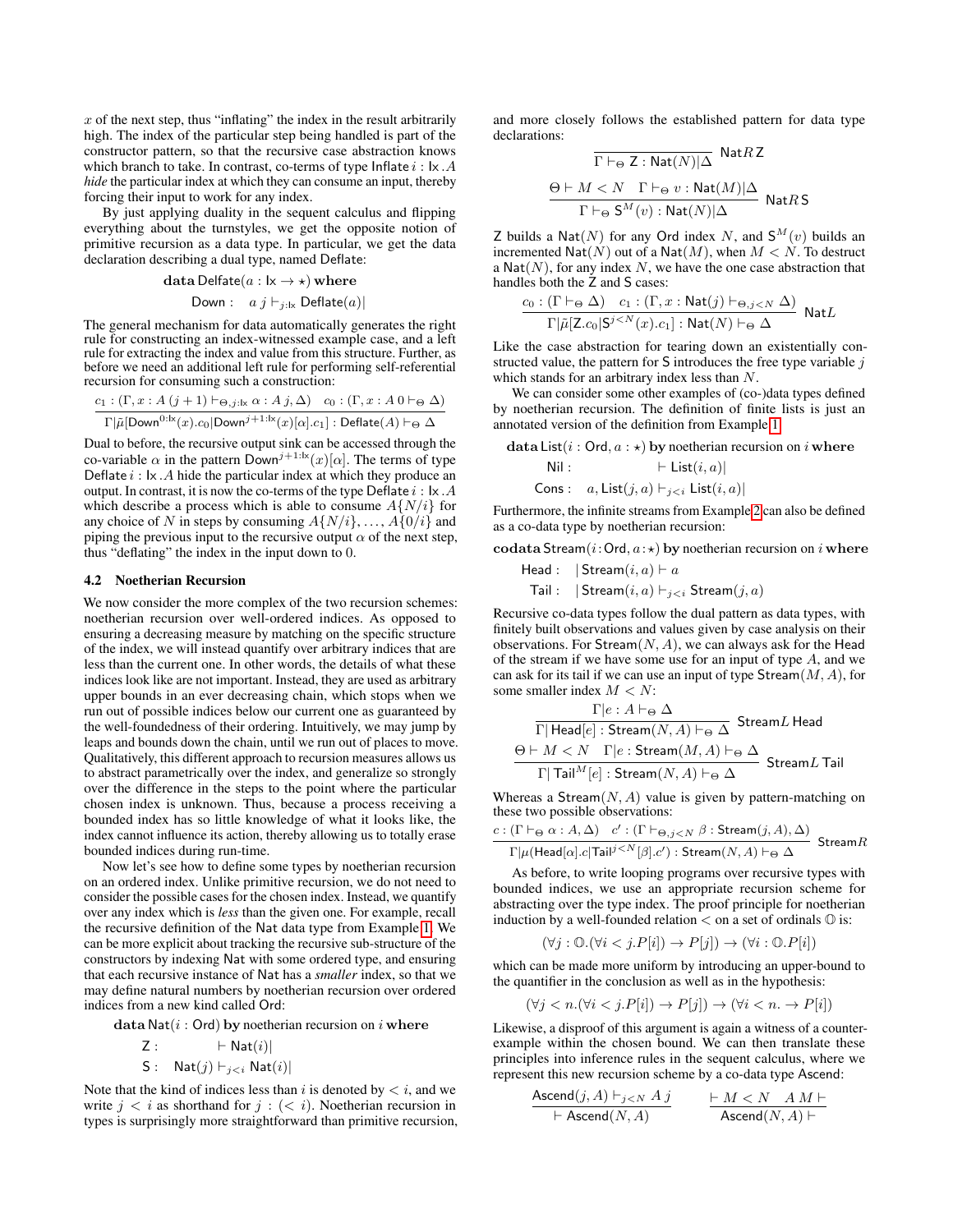Note that we will write Ascend  $i < N.A$  as shorthand for the type Ascend $(N, \lambda i : \text{Ord. } A)$ . We use a similar reading of these rules as a basis for noetherian recursion as we did for primitive recursion. A refutation is still a specific counter-example, so it is represented as a constructed co-term, whereas a proof is a process so is given as a term defined by matching on its observation. Thus, we declare Ascend as a co-data type of the form:

$$
\text{codata} \text{Ascend}(i : \text{Ord}, a : \text{Ord} \rightarrow \star) \text{where}
$$
  
 
$$
\text{Rise}: \ \ |\text{Ascend}(i, a) \vdash_{j < i} a j
$$

Again, the general mechanism for co-data types tells us how to construct the counter-example with Rise, and destruct it by simple case analysis. The recursive form of case analysis is given manually as the term  $\mu$ (Rise<sup>j < N</sup>[ $\alpha$ ](x).c), where x in the pattern is a selfreferential variable standing in for the term itself. The typing rule for this recursive case analysis restricts access to itself by making the type of the self-referential variable have a smaller upper bound:

$$
\frac{c : (\Gamma, x : \text{Ascend}(j, A) \vdash_{\Theta, j < N} \alpha : A j, \Delta)}{\Gamma \vdash_{\Theta} \mu(\text{Rise}^{j < N}[\alpha](x).c) : \text{Ascend}(N, A)|\Delta}
$$

In essence, the terms of type Ascend  $i < N.A$  describe a process which is capable of producing  $A\{M/i\}$  for any  $M < N$  by leaps and bounds: an output of type  $A\{M/i\}$  is built up by repeating the same process whenever it is necessary to ascending to an index under M. In contrast, and similar to primitive recursion, co-terms of type Ascend  $i < N.A$  hide the chosen index, forcing their input to work for any index.

As always, the symmetry of sequents points us to the dual formulation of noetherian recursion in programs. Specifically, we get the dual data type, named Descend, with the following data declaration and additional typing rule for recursive case analysis:

data Descend(*i* : Ord, *a* : Ord 
$$
\rightarrow \star
$$
) where  
\nFall :  $a \, j \vdash_{j Descend(*i*, *a*)|  
\n $c : (\Gamma, x : A \, j \vdash_{\Theta, j < N} \alpha : Descend(j, A), \Delta)$   
\n $\Gamma | \tilde{\mu} | \text{Fall}^{\{j < N}(x) [\alpha], c| : Descend(N, A) \vdash_{\Theta} \Delta$$ 

Now that the roles are reversed, the terms of Descend  $i < N.A$ hide the chosen index  $M$  at which they can produce a result of type  $A\{M/i\}$ . Instead, the co-terms of Descend  $i < N.A$  consuming  $A\{M/i\}$  for any index  $M < N$ : an input of type  $A\{M/i\}$  is broken down by repeating the same process whenever it is necessary to descend from an index under M.

## <span id="page-7-0"></span>5. A Parametric Sequent calculus with Recursion

We now flesh out the rest of the system for recursive types and structures for representing recursive programs in the sequent calculus. The core rules for kinding and sorting, which accounts for both forms of type-level indices, are given in Figure [5.](#page-8-0) The rules for the inequality of Ord,  $M < N$ , are enough to derive expected facts like  $\vdash$  4 < 6, but not so strong that they force us to consider Ord types above ∞. Specifically, the requirement that every Ord has a larger successor,  $M < M + 1$ , *only* when there is an upper bound already established,  $M < N$ , prevents us from introducing  $\infty < \infty + 1$ . Additionally, we have two sorts of kinds, those of *erasable* types,  $\Box$ , and *non-erasable* types,  $\blacksquare$ . Types (of kind ?) for program-level (co-)values and Ord indices are erasable, because they cannot influence the behavior of a program, whereas the Ix indices are used to drive primitive recursion, and cannot be erased. Thus, this sorting system categorizes the distinction between erasable and non-erasable type annotations found in programs.

Before admitting a user-defined (co-)data type into the system, we need to check that its declaration actually denotes a meaningful type. For the non-recursive (co-)data declarations, like those in Figure [3,](#page-4-2) this well-formedness check just confirms that the sequent associated to each constructor  $K_i$  or  $H_i$  is well-formed, given associated to each constructor  $\kappa_i$  or  $\pi_i$  is well-formed, given<br>by a derivation of  $(\overrightarrow{B_i} \vdash_{\overrightarrow{a:k}}, \overrightarrow{a_i} \cdot \overrightarrow{b_i})$  seq from Figure [5.](#page-8-0) When checking for well-formedness of (co-)data types defined by primitive induction on  $i:$  lx, as with the general form

data F(*i* : 
$$
\vert x, \overrightarrow{a : k}
$$
) by primitive recursion on *i*  
\nwhere  $i = 0$   $K_1: \overrightarrow{B_1} \vdash_{\overrightarrow{d_1 : l_1}}$  F(0,  $\overrightarrow{a}$ )  $|\overrightarrow{C_1}$  ...  
\nwhere  $i = j + 1$   $K'_1: \overrightarrow{B'_1} \vdash_{\overrightarrow{d'_1 : l'_1}}$  F( $j + 1, \overrightarrow{a}$ )  $|\overrightarrow{C_1}$  ...

the  $i = 0$  case proceeds by checking that the sequents are well-formed for each constructor  $K_1 \ldots$  without referencing i, well-formed for each constructor  $R_1 \dots$  without referencing *i*.<br>  $(\overline{B_1} \vdash_{\overline{a:k}}, \overline{A_1:i_1} \ \overline{C_1})$  seq, and in the  $i = j + 1$  case we check each (  $\stackrel{\nu_1}{\rightarrow}$  $B_1^f \vdash_{j:\mathsf{l}\mathsf{x},\overrightarrow{a:\mathsf{k}},\overrightarrow{d'_1:\mathsf{l}'_1}}$  $\stackrel{\tt loc}{\to}$  $C_1^{\prime}$ ) seq with the extra rule

$$
\overrightarrow{\Theta, j : \mathsf{lx}, \Theta' \vdash A : k}
$$

$$
\overrightarrow{\Theta, j : \mathsf{lx}, \Theta' \vdash \mathsf{F}(j, \overrightarrow{A}) : \star}
$$

Intuitively, in the  $i = j + 1$  case the sequents for the constructors may additionally refer to smaller instances  $F(j, \overline{A})$  of the type being defined. If the declaration is well-formed, we add the typing rules for F similarly to a non-recursive (co-)data type. The difference is that the constructors for the  $i = 0$  and  $i = j + 1$  case build a is that the constructors for the  $i = 0$  and  $i = j + 1$  case build a<br>structure of type  $F(0, \vec{A})$  and  $F(M + 1, \vec{A})$  with M substituted for  $j$ , respectively. Additionally, there are two case abstractions: one *j*, respectively. Additionally, there are two case abstractions: one of type  $F(0, \tilde{A})$  that only handles constructors of the  $i = 0$  case, of type  $F(0, A)$  that only handles constructors of the  $i = 0$  case,<br>and one of type  $F(M + 1, \overrightarrow{A})$  that only handles constructors of the  $i = j + 1$  case. Similarly, when checking for well-formedness of (co-)data types  $F(i: Ord, a : k)$  defined by noetherian induction on  $i$ : Ord, we get to assume the type is defined for smaller indices:

$$
\frac{\Theta, i: \text{Ord}, \Theta' \vdash M < i \quad \overrightarrow{\Theta, i: \text{Ord}, \Theta' \vdash A : k}}{\Theta, i: \text{Ord}, \Theta' \vdash \text{F}(M, \overrightarrow{A}) : \star}
$$

Intuitively, the sequents for the constructors may refer to  $F(M, \vec{A})$ , Intuitively, the sequents for the constructors may refer to  $F(M, A)$ .<br>so long as they introduce quantified type variables  $\overline{d}$ :  $\overline{l}$  such that  $a : k, \overline{d : l} \vdash M < i$ . Other than this, the typing rules for structures and case statements are exactly the same as for non-recursive (co-)data types.

We also give the rewriting theory for the  $\mu\tilde{\mu}_S$ -calculus in Figure [6,](#page-8-1) which is parameterized by the strategy  $S$ . Since the classical sequent calculus inherently admits control effects, the result of a program can completely change depending on the strategy—  $\langle length \vert \textsf{Rise}^2 \vert \textsf{Cons}(\mu\delta.\langle 13 \vert \vert \alpha\rangle, \textsf{Nil}), \alpha \vert \rangle$  results in  $\langle 1 \vert \alpha \rangle$  under call-by-name evaluation and  $\langle 13|\alpha \rangle$  under call-by-value—so that the parametric  $\mu \tilde{\mu}_s$ -calculus is actually a family of related but different rewriting theories for reasoning about different evaluation strategies, thus enabling strategy-independent reasoning. The choice of strategy is given as the syntactic notions of *value* and *co-value*: S is the subset of terms  $V \in Value$  and  $E \in CoValue$  which may be substituted for (co-)variables. In other words, the strategy refines the range of significance for (co-)variables by limiting what they might stand in for, and in this way it resolves the conflict between both the  $\mu$ - and  $\tilde{\mu}$ -abstractions [\[6\]](#page-12-10). For example, the strategies for call-by-value and call-by-name evaluation are shown in Figure [8,](#page-8-2) and a strategy respresenting call-by-need evaluation is representable this way as well [\[8\]](#page-12-9).

The reduction rules are derived from the core theory of substitution in  $\mu\tilde{\mu}_S$  (the top rules of Figure [6\)](#page-8-1), plus rules derived from generic  $\beta$  and  $\eta$  principles for every (co-)data type. Of note are the ς rules, first appearing in Wadler's dual calculus [\[20\]](#page-12-12), and which we derive from the  $\beta\eta$  principles for any (co-)data type [\[8\]](#page-12-9). The general lifting rules for (co-)data types are described by the lifting contexts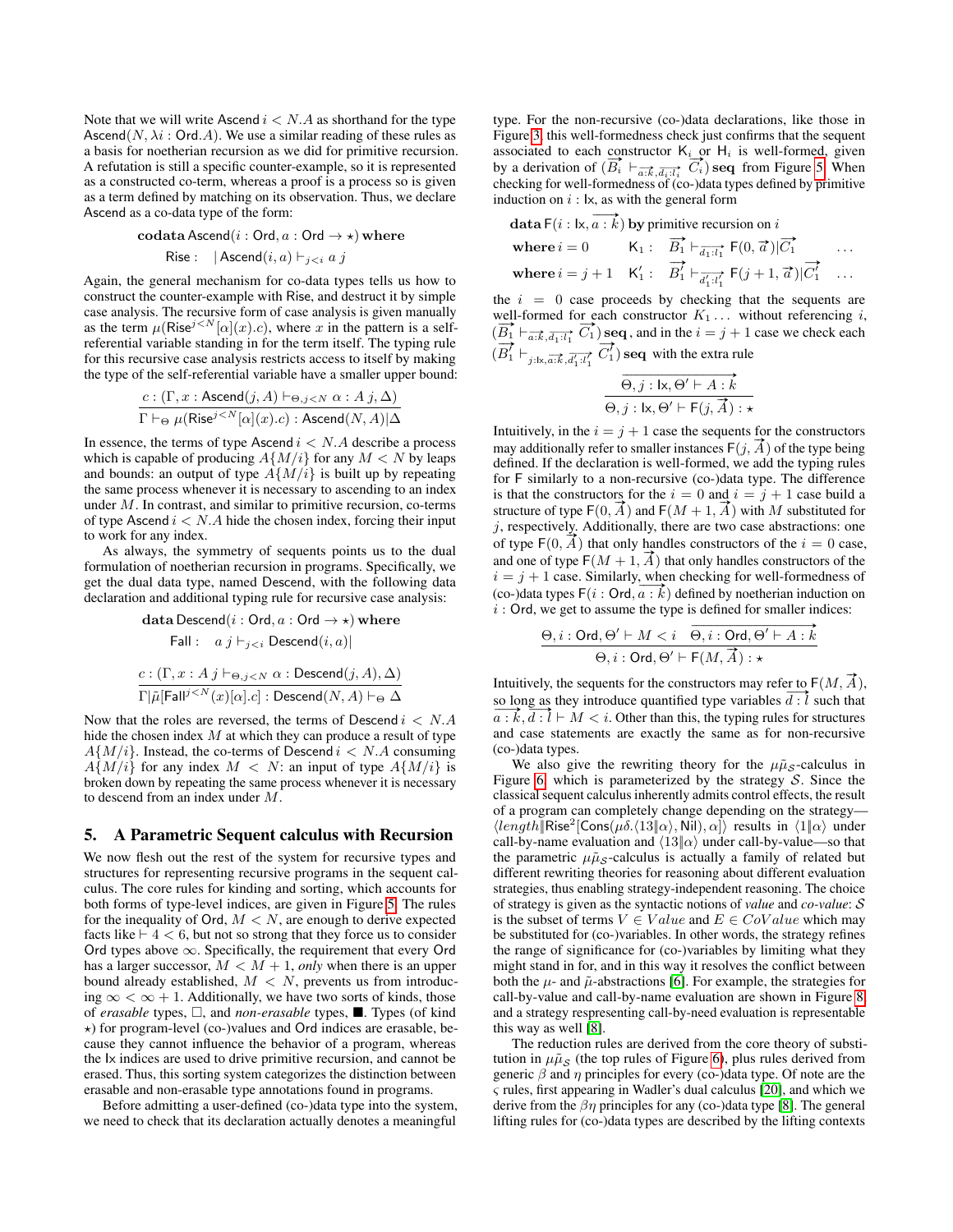| $\Theta \vdash 0 : \mathsf{I} \times$                                | $\Theta \vdash M : \mathsf{I} \times$<br>$\Theta$ $\vdash$ $M$ + 1 : 1x |                                                       | $\Theta \vdash 0 < \infty$                                                                                      |                                       | $\Theta \vdash M < \infty$<br>$\Theta \vdash M + 1 < \infty$ |                                                                                                                      | $\Theta \vdash M < N$<br>$\Theta$ $\vdash$ $M$ $\lt$ $M$ $+$ 1 |                                                                                         | $\Theta \vdash M < N$ $\Theta \vdash N < N'$<br>$\Theta \vdash M < N'$ |                                       |
|----------------------------------------------------------------------|-------------------------------------------------------------------------|-------------------------------------------------------|-----------------------------------------------------------------------------------------------------------------|---------------------------------------|--------------------------------------------------------------|----------------------------------------------------------------------------------------------------------------------|----------------------------------------------------------------|-----------------------------------------------------------------------------------------|------------------------------------------------------------------------|---------------------------------------|
| $a: k \notin \Theta'$<br>$\Theta$ , $a : k$ , $\Theta' \vdash a : k$ |                                                                         | $\Theta \vdash \lambda a : k.B : k_1 \rightarrow k_2$ | $\Theta$ , $a : k_1 \vdash B : k_2 \quad \Theta \vdash k_2 : \Box$                                              |                                       | $\Theta$ $\vdash$ A B : $k_2$                                | $\Theta \vdash A : k_1 \rightarrow k_2 \quad \Theta \vdash B : k_1$                                                  |                                                                | $\Theta \vdash M < N$ $\Theta \vdash N$ : Ord<br>$\Theta \vdash M : \mathsf{Ord}$       |                                                                        | $\Theta \vdash \infty : \mathsf{Ord}$ |
|                                                                      | $\Theta \vdash k : \Box$<br>$\Theta \vdash k : \blacksquare$            |                                                       | $\Theta \vdash k_1 : \blacksquare \quad \Theta \vdash k_2 : \square$<br>$\Theta \vdash k_1 \to k_2 : \Box$      | $\Theta$ $\vdash$ $\star$ : $\square$ |                                                              | $\Theta \vdash k : \blacksquare$                                                                                     | $\Theta \vdash \mathsf{Ord} : \Box$                            |                                                                                         | $\Theta \vdash N : \mathsf{Ord}$<br>$\Theta \vdash (\lt N) : \Box$     |                                       |
|                                                                      | $(\vdash)$ seq                                                          |                                                       | $\Theta \vdash A : \star$ $(\Gamma \vdash_{\Theta} \Delta)$ seq<br>$(\Gamma, x : A \vdash_{\Theta} \Delta)$ seq |                                       |                                                              | $\Theta \vdash A : \star$ $(\Gamma \vdash_{\Theta} \Delta)$ seq<br>$(\Gamma \vdash_{\Theta} \alpha : A, \Delta)$ seq |                                                                | $\Theta \vdash k : \blacksquare$ $(\vdash_{\Theta})$ seq<br>$(\vdash_{\Theta,a:k})$ seq |                                                                        |                                       |

<span id="page-8-0"></span>Figure 5. Kinding, sorting, and well-formed typing sequents.

| $\langle \mu \alpha.c \Vert E \rangle \rightarrow \mu_E c \{E/\alpha\}$                                                                                                                                             | $\langle V \tilde{\mu}x.c\rangle \rightarrow_{\tilde{\mu}_V} c\{V/x\}$ | $\mu\alpha.\langle v \alpha\rangle \rightarrow_{\eta\mu} v$                                                                                                                           | $\tilde{\mu}x.\langle x e\rangle \rightarrow_{\eta_{\tilde{\mu}}} e$                                                                                                                                                                 |
|---------------------------------------------------------------------------------------------------------------------------------------------------------------------------------------------------------------------|------------------------------------------------------------------------|---------------------------------------------------------------------------------------------------------------------------------------------------------------------------------------|--------------------------------------------------------------------------------------------------------------------------------------------------------------------------------------------------------------------------------------|
| $\langle K^{\vec{B}}(\vec{E},\vec{V})   \tilde{\mu} [K^{\vec{b}:\vec{k}}(\vec{\alpha},\vec{x}).c \ldots] \rangle \rightarrow_{\beta_5^k} c\{\overrightarrow{B/b},\overrightarrow{E/\alpha},\overrightarrow{V/x}\}\$ |                                                                        |                                                                                                                                                                                       | $\langle \mu(H^{\overline{b:\vec{k}}}[\vec{x},\vec{\alpha}].c  \ldots) \  H^{\vec{B}}[\vec{V},\vec{E}] \rangle \rightarrow_{\beta_{\vec{S}}^{\mathbf{H}}} c\{\overrightarrow{B/b},\overrightarrow{V/x},\overrightarrow{E/\alpha}\}\$ |
| $C_{\varsigma}^{\mathsf{K}} ::= \mathsf{K}^{\vec{B}}(\vec{E},\Box,\vec{e},\vec{v})   \mathsf{K}^{\vec{B}}(\vec{E},\vec{V},\Box,\vec{v})$                                                                            |                                                                        | $C_{\varsigma}^{H} ::= H^{\vec{B}}[\vec{V}, \Box, \vec{v}, \vec{\epsilon}]   H^{\vec{B}}[\vec{V}, \vec{E}, \Box, \vec{\epsilon}]$                                                     |                                                                                                                                                                                                                                      |
| $C_{\varsigma}^{\mathsf{K}}[v] \rightarrow_{\varsigma_{\varsigma}^{\mathsf{K}}} \mu \alpha. \langle v \Vert \tilde{\mu} y. \langle C_{\varsigma}^{\mathsf{K}}[y] \Vert \alpha \rangle \rangle$                      |                                                                        | $C_{\varsigma}^{\mathsf{H}}[v] \rightarrow_{\varsigma_{\varsigma}^{\mathsf{H}}} \tilde{\mu}x.\langle v \tilde{\mu}y.\langle x\ C_{\varsigma}^{\mathsf{H}}[y]\rangle\rangle$           | where $v \notin Value$                                                                                                                                                                                                               |
| $C_{\varsigma}^{\mathsf{K}}[e] \rightarrow_{\varsigma_{\varsigma}^{\mathsf{K}}} \mu \alpha. \langle \mu \beta. \langle C_{\varsigma}^{\mathsf{K}}[\beta] \ \alpha\rangle\ e\rangle$                                 |                                                                        | $C_{\varsigma}^{\mathsf{H}}[e] \rightarrow_{\varsigma_{\varsigma}^{\mathsf{H}}} \tilde{\mu}x. \langle \mu \beta. \langle x \  C_{\varsigma}^{\mathsf{H}}[\beta] \rangle \  e \rangle$ | where $e \notin CoValue$                                                                                                                                                                                                             |

<span id="page-8-1"></span>**Figure 6.** Parametric rewriting theory for  $\mu\tilde{\mu}_{\mathcal{S}}$ .

 $\mu(\mathsf{Rise}^{j\leq N}[\alpha](x).c)\rightarrow \mu(\mathsf{Rise}^{i\leq N}[\alpha].c\{i/j,\mu(\mathsf{Rise}^{j\leq i}[\alpha](x).c)/x\})\quad \tilde{\mu}[\mathsf{Fall}^{j\leq N}(x)[\alpha].c]\rightarrow \tilde{\mu}[\mathsf{Fall}^{i\leq N}(x).c\{i/j,\tilde{\mu}[\mathsf{Fall}^{j\leq i}(x)[\alpha].c]\}]$  $\langle V \vert \mathsf{Up}^0[E] \rangle \to c_0 \{E/\alpha\}$  $\ket{E} \rightarrow c_0 \{E/\alpha\} \hspace{0.5cm} \langle V \| {\sf Up}^{M+1}[E] \rangle \rightarrow \langle \mu \beta. \langle V \| {\sf Up}^{M}[\beta] \rangle \| \tilde{\mu} x. c_1 \{M/j, E/\alpha\} \rangle \hspace{0.5cm} {\bf where} \ V = \mu({\sf Up}^{0}[\alpha].c_0 | {\sf Up}^{j+1}[\alpha](x).c_1)$  $\langle {\sf Down}^0(V) \| E\rangle \to c_0\{V/x\}$   $\langle {\sf Down}^{M+1}(V) \| E\rangle \to \langle \mu\alpha.c_1\{M/j,V/x\} \| \tilde\mu y. \langle {\sf Down}^M(y) \| E\rangle \rangle$  where  $E=\tilde\mu[{\sf Down}^0.c_0 |{\sf Down}^{j+1}(x)[\alpha].c_1]$ 

<span id="page-8-3"></span>

| <b>Figure 7.</b> Rewriting theory for recursion in $\mu\tilde{\mu}_{\mathcal{S}}$ . |  |  |
|-------------------------------------------------------------------------------------|--|--|

| $V \in Value_{\mathcal{V}} ::= x \mid \mathsf{K}(\vec{e}, \vec{V}) \mid \mu(\mathsf{H}^{\vec{b}:\vec{k}}   \vec{x}, \vec{\alpha} .c   \ldots)$ | $V \in Value_{\mathcal{N}} ::= v$                                                                                                                                   |
|------------------------------------------------------------------------------------------------------------------------------------------------|---------------------------------------------------------------------------------------------------------------------------------------------------------------------|
| $E \in CoValue_{\mathcal{V}} ::= e$                                                                                                            | $E \in CoValue_{\mathcal{N}} ::= \alpha \mid \tilde{\mu}[\mathsf{K}^{\overrightarrow{b:k}}(\vec{\alpha}, \vec{x}).c \mid \ldots] \mid \mathsf{H}[\vec{v}, \vec{E}]$ |

<span id="page-8-2"></span>

 $C_{\varsigma}^{K}$  and  $C_{\varsigma}^{H}$  for each (co-)constructor, and their role is to bring work to the top of a command, so that it can take over.

To implement recursion in the rewriting theory, we use the additional rules shown in Figure [7.](#page-8-3) The recursive case abstractions for Ascend and Descend are simplified by "unrolling" their loop: the recursive abstraction reduces to a non-recursive one by substituting itself inward—with a tighter upper bound—for the recursive variable. Intuitively, this index-unaware loop unrolling is possible because the actual chosen index *doesn't matter*, the loop must do the same thing each time around regardless of the value of the index. Contrarily, the Inflate and Deflate recursors operate strictly stepwise: they will always go from step 10 to 9 and so on to 0. The indices used in the constructor really do matter, because they can influence the behavior of the program. This fact forces us to "unroll" the loop while patternmatching on structures like  $\mathsf{Up}^{M+1}[E]$  in tandem, unlike noetherian recursion where the two steps can be performed independently.

We also have a restriction on reduction, following the motto "don't touch unreachable branches," to ensure strong normalization. Reduction may normally occur in all contexts, except for reduction inside a case abstraction which requires an additional *reachability* caveat about the kinds of quantified types introduced by pattern matching. This restriction prevents unnecessary infinite unrolling that would otherwise occur in simple commands like  $\langle length \vert \textsf{Rise}^i[\alpha] \rangle$ . Intuitively, the reachability caveat prevents reduction inside a case abstraction which introduces type variables that might be *impossible* to instantiate, like  $i < 0$  or  $j < i$ . The reductions following the reachability caveat are defined as:

$$
\cfrac{c \to c' \quad b: \overrightarrow{k \to } (\n
$$
\cfrac{c \to c' \quad b: \overrightarrow{k \to } (
$$
$$

We also define the type erasure operation on programs,  $Erase(c)$ , which removes all types from constructors and patterns in  $c$  with an erasable kind, while leaving intact the unerasable Ix types. The corresponding type-erased  $\mu \tilde{\mu}_s$ -calculus is the same, except that the reachability caveat is enhanced to never reduce inside case abstractions. This means that every step of a type-erased command is justified by the same step in the original command, so that typeerasure cannot introduce infinite loops.

To demonstrate strong normalization, we use a combination of techniques. Giving a semantics for types based on Barbanera and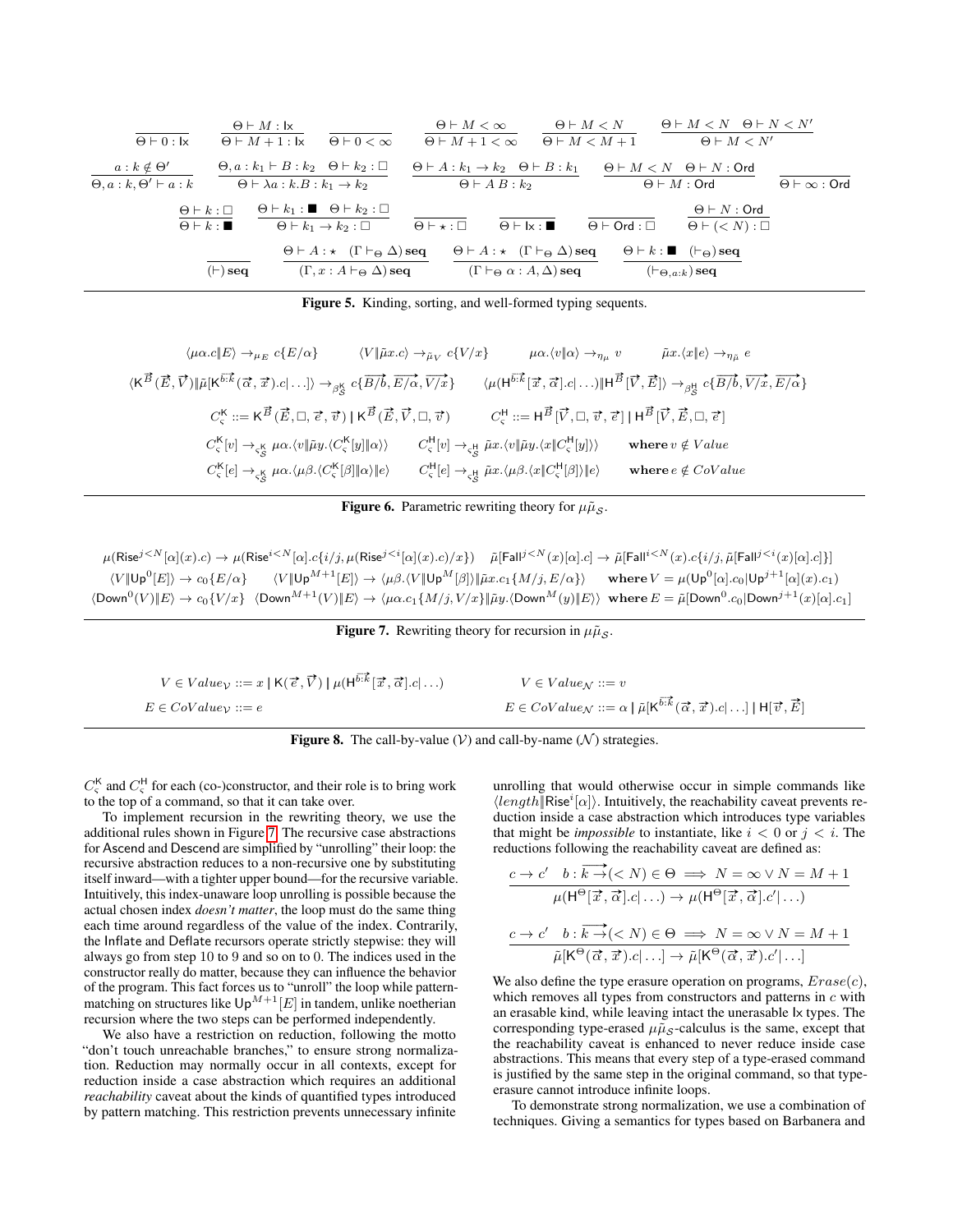Berardi's symmetric candidates [\[4\]](#page-12-13), a variant of Girard's reducibility candidates [\[9\]](#page-12-14), as well as Krivine's classical realizability [\[13\]](#page-12-15), an application of bi-orthogonality, establishes strong normalization of well-typed commands. Of note, the strong normalization of welltyped commands is parameterized by a strategy, which is enabled by the parameterization of the rewriting theory. Thus, instead of showing strong normalization of these related rewriting theories one-by-one, we establish strong normalization in one fell swoop by characterizing the properties of a strategy that are important for strong normalization. First, the chosen strategy  $S$  must be *stable*, meaning that (co-)values are closed under reduction and substitution, and non-(co-)values are closed under substitution and  $\varsigma$ reduction. Second, S must be *focalizing*, meaning that (co-)variables, structures built from other (co-)values, and case abstractions must all be (co-)values. The latter criteria comes from focalization in logic [\[7,](#page-12-16) [16,](#page-12-7) [21\]](#page-12-17)—each criterion comes from an inference rule for typing a (co-)value in focus.

**Theorem 1.** *For any stable and focalizing strategy*  $S$ *, if*  $c : \Gamma \vdash_{\Theta} \Delta$ *and*  $(\Gamma \vdash_{\Theta} \Delta)$  **seq**, then c is strongly normalizing in the  $\mu\tilde{\mu}_{S}$ *calculus. Furthermore,* Erase(c) *is strongly normalizing in the*  $type-erased \mu\tilde{\mu}_\mathcal{S}$ *-calculus.* 

Note that the call-by-name, call-by-value, and call-by-need strategies from [\[8\]](#page-12-9) are all stable and focalizing, so that as a corollary, we achieve strong normalization for these particular instances of the parametric  $\mu \tilde{\mu}_s$ -calculus. Furthermore, the "maximally" nondeterministic strategy—attained by letting every term be a value and every co-term be a co-value—is also stable and focalizing, which gives another account of strong normalization for the symmetric  $\lambda$ -calculus [\[14\]](#page-12-18) as a corollary.

#### 5.1 Encoding Recursive Programs via Structures

To see how to encode basic recursive definitions into the sequent calculus using the primitive and noetherian recursion principles, we revisit the previous examples from Section [2.](#page-1-0) We will see how the intuitive argument for termination can be represented using the type indices for recursion in various ways.

*Example* 4*.* Recall the length function from Example [1,](#page-1-2) as written in sequent-style. As we saw, we could internalize the definition for  $length$  into a recursively-defined case abstraction that describes each possible behavior. Using the noetherian recursion principle in the  $\mu\tilde{\mu}_{\mathcal{S}}$ -calculus, we can give a more precise and non-recursive definition for length:

$$
length: \forall a: \star \text{.} \text{Ascend } i < \infty. \text{ List}(i, a) \to \text{Nat}(i)
$$
\n
$$
length = \mu(\text{Spec}^a[\text{Rise}^{i < \infty}[\text{Nil} \cdot \gamma](r)].\langle \mathbb{Z} \mid \gamma \rangle
$$
\n
$$
|\text{Spec}^a[\text{Rise}^{i < \infty}[\text{Cons}^{j < i}(x, xs) \cdot \gamma](r)].
$$
\n
$$
\langle r | \text{Rise}^j[xs \cdot \tilde{\mu}y. \langle S^j(y) \mid \gamma \rangle] \rangle)
$$

The difference is that the polymorphic nature of the *length* function is made explicit in System F-style, and the recursion part of the function has been made internal through the Ascend co-data type. Going further, we may unravel the deep patterns into shallow case analysis, giving annotations on the introduction of every co-variable:

$$
\begin{aligned} length &= \mu(\mathsf{Spec}^a[\alpha^{\mathsf{Ascend}\,i<\infty\ldots\mathsf{List}(i,a)\rightarrow\mathsf{Nat}(i)}].\\ &\langle \mu(\mathsf{Rise}^{i<\infty}[\beta^{\mathsf{List}(i,a)\rightarrow\mathsf{Nat}(i)}](r^{\mathsf{Ascend}\,j
$$

Although quite verbose, this definition spells out all the information we need to verify that *length* is well-typed and well-founded: no guessing required. Furthermore, this core definition of length

is entirely in terms of shallow case analysis, making reduction straightforward to implement. Since the correctness of programs is ensured for this core form, which can be elaborated from the deep pattern-matching definition mechanically, we will favor the more concise pattern-matching forms for simplicity in the remaining examples. *End example* 4*.*

*Example* 5. Recall the *countUp* function from Example [2.](#page-2-2) When we attempt to encode this function into the  $\mu \tilde{\mu}_s$ -calculus, we run into a new problem: the indices for the given number and the resulting stream do not line up since one grows while the other shrinks. To get around this issue, we mask the index of the given natural number using the dual form of noetherian recursion, and say that ANat = Descend  $i < \infty$ . Nat(i). We can then describe  $countUp$  as a function from ANat to a Stream $(i, \text{ANat})$ by noetherian recursion on i:

$$
countUp: \text{Ascend } i < \infty. \text{ ANat} \rightarrow \text{Stream}(i, \text{ ANat})
$$
\n
$$
countUp = \mu(\text{Rise}^{i < \infty}[x \cdot \text{Head}[\alpha]](r). \langle x \| \alpha \rangle
$$
\n
$$
|\text{Rise}^{i < \infty}[\text{Fall}^{j < i}(x) \cdot \text{Tail}^{k < i}[\beta]](r).
$$
\n
$$
\langle r \| \text{Rise}^{k}[\text{Fall}^{j+1}(S^{j}(x)) \cdot \beta] \rangle)
$$

*End example* 5*.*

*Example* 6*.* The previous example shows how infinite streams may be modeled by co-data. However, recall the other approach to infinite objects mentioned in Example [3.](#page-2-3) Unfortunately, an infinitely constructed list like zeroes would be impossible to define in terms of noetherian recursion: in order to use the recursive argument, we need to come up with an index smaller than the one we are given, but since lists are a data type their observations are inscrutable and we have no place to look for one. As it turns out, though, primitive recursion is set up in such a way that we can make headway. Defining infinite lists to be  $InflList(a) = Inflate i : I \times . I \times List(i, a)$ , we can encode zeroes as:

$$
zeroes: \text{InfList}(\text{Nat}(0))
$$
  
\n
$$
zeroes = \mu(\text{Up}^{0}[\alpha^{\text{lxtist}(0,\text{Nat})}].\langle \text{Nil} \vert \alpha \rangle
$$
  
\n
$$
|\text{Up}^{i+1}[\alpha^{\text{lxtist}(i+1,\text{Nat})}](r^{\text{lxtist}(i,\text{Nat})}).\langle \text{Cons}(Z,r) \vert \alpha \rangle)
$$

Even more, we can define the concatenation of infinitely constructed lists in terms of primitive recursion as well. We give a wrapper, cat, that matches the indices of the incoming and outgoing list structure, and a worker,  $cat'$ , that performs the actual recursion:

$$
cat: \forall a: \star. \text{ InfList}(a) \rightarrow \text{InfList}(a) \rightarrow \text{InfList}(a)
$$

$$
cat = \langle \mu(\text{Spec}^a [xs \cdot ys \cdot \text{Up}^i[\alpha]].
$$

$$
\langle xs \Vert \text{Up}^i [\tilde{\mu}zs. \langle cat' \Vert \text{Up}^i [zs \cdot ys \cdot \alpha] \rangle]) \rangle
$$

 $cat' : \forall a : \star$ . Inflate  $i : \mathsf{lx} \mathsf{.} \mathsf{lxlist}(i, a) \rightarrow \mathsf{InfList}(a) \rightarrow \mathsf{lxList}(i, a)$ 

$$
cat' = \mu(\text{Spec}^a[\text{Up}^0[\text{Nil} \cdot ys \cdot \alpha]].\langle \text{Nil}|\alpha \rangle
$$
  
\n
$$
|\text{Spec}^a[\text{Up}^{i+1}[\text{Nil} \cdot ys \cdot \alpha](r)].\langle ys||\text{Up}^{i+1}[\alpha] \rangle
$$
  
\n
$$
|\text{Spec}^a[\text{Up}^{i+1}[\text{Cons}(x, xs) \cdot ys \cdot \alpha](r)].
$$
  
\n
$$
\langle \text{Cons}(x, \mu \beta. \langle r | xs \cdot ys \cdot \beta \rangle) || \alpha \rangle)
$$

If we would like to stick with the "finite objects are data, infinite objects are co-data" mantra, we can write a similar concatenation function over possibly terminating streams:

| <b>codata StopStream</b> | $(i < \infty, a : \star)$ | <b>where</b>              |                           |
|--------------------------|---------------------------|---------------------------|---------------------------|
| <b>Head</b>              | $ $ StopStream            | $(i, a) \vdash a$         |                           |
| <b>Tail</b>              | $ $ StopStream            | $(i, a) \vdash_{j < i} 1$ | $\text{StopStream}(j, a)$ |

A StopStream $(i, a)$  object is like a Stream $(i, a)$  object except that asking for its Tail might fail and return the unit value instead, so it represents an infinite or finite stream of one or more values. This co-data type makes essential use of multiple conclusions, which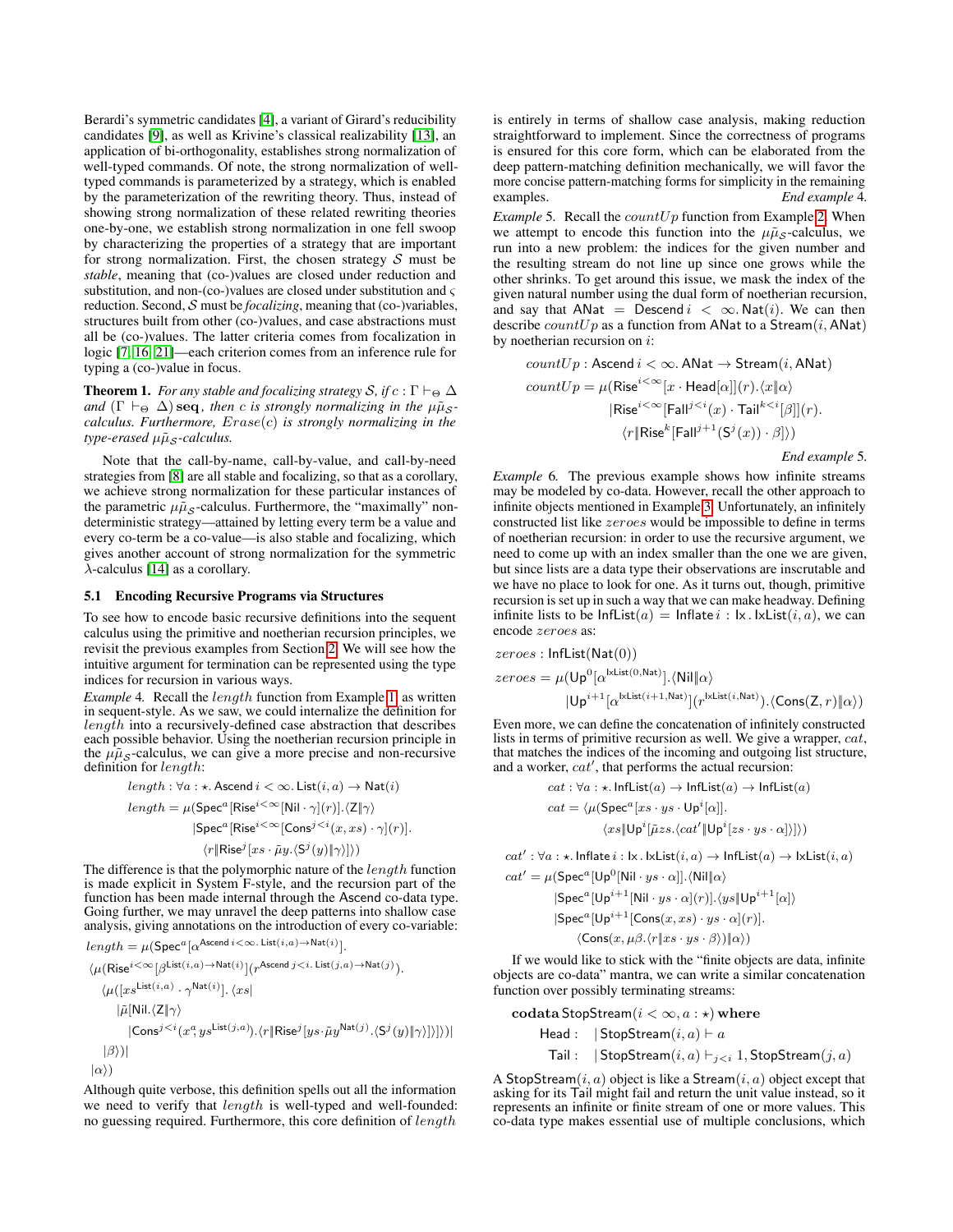are only available in a language for classical logic. We can now write a general recursive definition of concatenation in terms of the StopStream co-data type:

$$
\langle cat \vert xs \cdot ys \cdot Head[\alpha] \rangle = \langle xs \vert \text{Head}[\alpha] \rangle
$$

$$
\langle cat\|xs\cdot ys\cdot \mathsf{Tail}[\delta,\beta]\rangle=\langle cat\|\mu\gamma.\langle xs\|\mathsf{Tail}[\tilde{\mu}[(). \langle ys\|\beta\rangle],\gamma]\rangle\cdot ys\cdot\beta\rangle
$$

This function encodes into a similar pair of worker-wrapper values, where now a possibly infinite list is represented as a terminating stream InfList $(a)$  = Ascend  $i < \infty$ . StopStream $(i, a)$ :

$$
\begin{aligned} cat': \forall a: \star.\textsf{Ascend}\, i < \infty.\\ \textsf{StopStream}(i,a) \rightarrow \textsf{InfList}(a) \rightarrow \textsf{StopStream}(i,a) \\ cat' &= \mu(\textsf{Spec}^a[\textsf{Rise}^{i<\infty}[xs\cdot ys\cdot \textsf{Head}[\alpha]](r)].\langle xs\| \alpha \rangle \\ |\textsf{Spec}^a[\textsf{Rise}^{i<\infty}[xs\cdot ys\cdot \textsf{Tail}^{j
$$

#### *End example* 6*.*

*Intermezzo* 1*.* It is worth pointing out why our encoding for "infinite" data structures, like zeroes, avoids the problem underlying the lack of subject reduction for co-induction in Coq [\[18\]](#page-12-19). Intuitively, the root of the problem is that Coq's co-inductive objects are nonextensional, since the interaction between case analysis and the co-fixpoint operator effectively allows these objects to notice if they are being discriminated or not. In contrast, we take the extensional view that the presence or absence of case analysis, in *all* of its various forms, is unobservable. To ensure strong normalization, the basic observation is instead a specific message that advertises to the object exactly how deep it would like to go, thus restoring extensionality and putting a limit on unfolding. *End intermezzo* 1*. Example* 7*.* We now consider an example with a more complex recursive argument that makes non-trivial use of lexicographic induction. The Ackermann function can be written as:

$$
\langle ack \Vert Z \cdot y \cdot \alpha \rangle = \langle S(y) \Vert \alpha \rangle
$$
  

$$
\langle ack \Vert S(x) \cdot Z \cdot \alpha \rangle = \langle ack \Vert x \cdot S(Z) \cdot \alpha \rangle
$$
  

$$
\langle ack \Vert S(x) \cdot S(y) \cdot \alpha \rangle = \langle ack \Vert S(x) \cdot y \cdot \tilde{\mu}z. \langle ack \Vert x \cdot z \cdot \alpha \rangle \rangle
$$

The fact that this function terminates follows by lexicographic induction on both arguments: to every recursive call of  $ack$ , either the first number decreases, or the first number stays the same and the second number decreases. This argument can be encoded into the basic noetherian recursion principle we already have by nesting it twice:

$$
ack: \text{Ascend } i < \infty. \text{Ascend } j < \infty. \text{Nat}(i) \rightarrow \text{Nat}(j) \rightarrow \text{Anat}
$$
\n
$$
ack = \mu(\text{Rise}^{i < \infty}[\text{Rise}^{j < \infty}[Z \cdot y \cdot \alpha](r_2)](r_1) \cdot \langle \text{Fall}^{j+1}(S^j(y)) \parallel \alpha \rangle
$$
\n
$$
|\text{Rise}^{i < \infty}[\text{Rise}^{j < \infty}[S^{i' < i}(x) \cdot Z \cdot \alpha](r_2)](r_1).
$$
\n
$$
\langle r_1 \parallel \text{Rise}^{i'}[\text{Rise}^{1}[x \cdot S^{0}(Z) \cdot \alpha]] \rangle
$$
\n
$$
|\text{Rise}^{i < \infty}[\text{Rise}^{j < \infty}[S^{i' < i}(x) \cdot S^{j' < j}(y) \cdot \alpha](r_2)](r_1).
$$
\n
$$
\langle r_2 \parallel \text{Rise}^{j'}[S^{i'}(x) \cdot y \cdot \tilde{\mu}[\text{Fall}^{k < \infty}(z).
$$
\n
$$
\langle r_1 \parallel \text{Rise}^{i'}[\text{Rise}^{k}[x \cdot z \cdot \alpha]] \rangle]] \rangle)
$$

Essentially, we get two recursive arguments from nesting Ascend:

 $r_1: \mathsf{Ascend}\,i' < i.$  Ascend  $j < \infty.$   $\mathsf{Nat}(i') \to \mathsf{Nat}(j) \to \mathsf{ANat}$  $r_2: \operatorname{\mathsf{Ascend}} j' < j. \operatorname{\mathsf{Nat}}(i) \rightarrow \operatorname{\mathsf{Nat}}(j') \rightarrow \operatorname{\mathsf{ANat}}$ 

The first recursive path  $r_1$  can be taken whenever the first argument is smaller, in which case the second argument is arbitrary. The second recursive path  $r_2$  can be taken whenever the second argument is smaller and the first argument has the same index (the  $i$  in the type of  $r_2$  matches the index of the original first argument to  $ack$ ). Again, we find that the dual form noetherian recursion, Descend, is useful for masking the index of the output from  $ack$ . Furthermore, it is interesting to note that in the third case of  $ack$ , we must explicitly destruct the Descend-ed result from ack before performing the

second recursive call. In practical terms, this forces the nested recursive call of the Ackermann function to be strict, even in a lazy language. *End example* 7*.*

#### <span id="page-10-0"></span>6. Natural Deduction and Effect-Free Programs

So far, we have looked at a calculus for representing recursion via structures in sequent style, which corresponds to a classical logic and thus includes control effects [\[11\]](#page-12-8). Let's now briefly shift focus, and see how the intuition we gained from the sequent calculus can be reflected back into a more traditional core calculus for expressing functional-style recursion. The goal here is to see how the recursive principles we have developed in the sequent setting can be incorporated into a  $\lambda$ -calculus based language: using the traditional connection between natural deduction and the sequent calculus, we show how to translate our primitive and noetherian recursive types and programs into natural deduction style. In essence, we will consider a functional calculus based on an effect-free subset of the  $\mu\tilde{\mu}_\mathcal{S}$ -calculus corresponding to *minimal* logic.

Essentially, the minimal restriction of the  $\mu\tilde{\mu}_{S}$ -calculus for representing effect-free functional programs follows a single mantra, based on the connection between classical and minimal logics: there is always *exactly* one conclusion. In the type system, this means that the sequent for typing terms has the more restricted form  $\Gamma \vdash_{\Theta} v : A$ , where the active type on the right is no longer ambiguous and does not need to be distinguished with |, as is more traditional for functional languages. Notice that this limitation on the form of sequents impacts which type constructors we can express. For example, common sums and products, declared as

| $\mathtt{data}\,a \oplus b\,\mathtt{where}$ |                               | $\operatorname{codata} a \& b$ where |                                  |
|---------------------------------------------|-------------------------------|--------------------------------------|----------------------------------|
|                                             | Left : $a \vdash a \oplus b$  |                                      | <b>Fst</b> : $ a \& b \vdash a$  |
|                                             | Right : $b \vdash a \oplus b$ |                                      | Snd: $\left  a \& b \right  + b$ |

fit into this restricted typing discipline, because each of their (co-)constructors only ever involves one type to the right of entailment. However, the (co-)data types for representing more exotic connectives like subtraction and linear logic's par

| $\mathtt{data}\,a-b$ where     | codata $a \mathcal{R} b$ where         |
|--------------------------------|----------------------------------------|
| Pause: $a \vdash a - b \mid b$ | Split: $ a \mathcal{B} b \vdash a, b $ |

do not fit, because they require placing two types to the right of entailment. In sequent style, this means these *minimal* data types can never contain a co-value, and *minimal* co-data types must always involve exactly one co-value for returning the unique result. In functional style, the data types are exactly the algebraic data types used in functional languages, with the corresponding constructors and case expressions, and the co-data types can be thought of as merging functions with records into a notion of abstract "objects" which compute and return a value when observed. For example, to observe a value of type  $a \& b$ , we could access the first component as a record field,  $v.\hat{F}$ st, and we describe an object of this type by saying how it responds to all possible observations,  ${Fst \Rightarrow v_1 \mid Snd \Rightarrow v_2},$  with the typing rules:

$$
\frac{\Gamma \vdash v_1 : A \quad \Gamma \vdash v_2 : B}{\Gamma \vdash \{\text{Fst} \Rightarrow v_1 \mid \text{Snd} \Rightarrow v_2\} : A \& B} \quad \frac{\Gamma \vdash v : A \& B}{\Gamma \vdash v.\text{Fst} : A} \quad \frac{\Gamma \vdash v : A \& B}{\Gamma \vdash v.\text{Snd} : B}
$$
\nLilownies the traditional) electromagnetic map of the  
extrises from

Likewise, the traditional  $\lambda$ -abstractions and type abstractions from System F can be expressed by objects of these form. Specifically, since they are user-definable, minimal co-data types with one constructor, Call :  $a|a \rightarrow b \vdash b$  and Spec :  $|\forall a \vdash_{b: \star} a b$ , the abstractions can be given as syntactic sugar:

$$
\lambda x^A \cdot v = \{ \text{Call}[x^A] \Rightarrow v \} \qquad \Lambda b^\star \cdot v = \{ \text{Spec}^{b:\star} \Rightarrow v \}
$$

Thus, these objects also serve as "generalized  $\lambda$ -abstractions" [\[2\]](#page-12-6) defined by shallow case analysis rather than deep pattern-matching.

The typing rules for recursive structures translated to functional style are shown in Figure [9,](#page-11-0) and the reduction rules for the calculus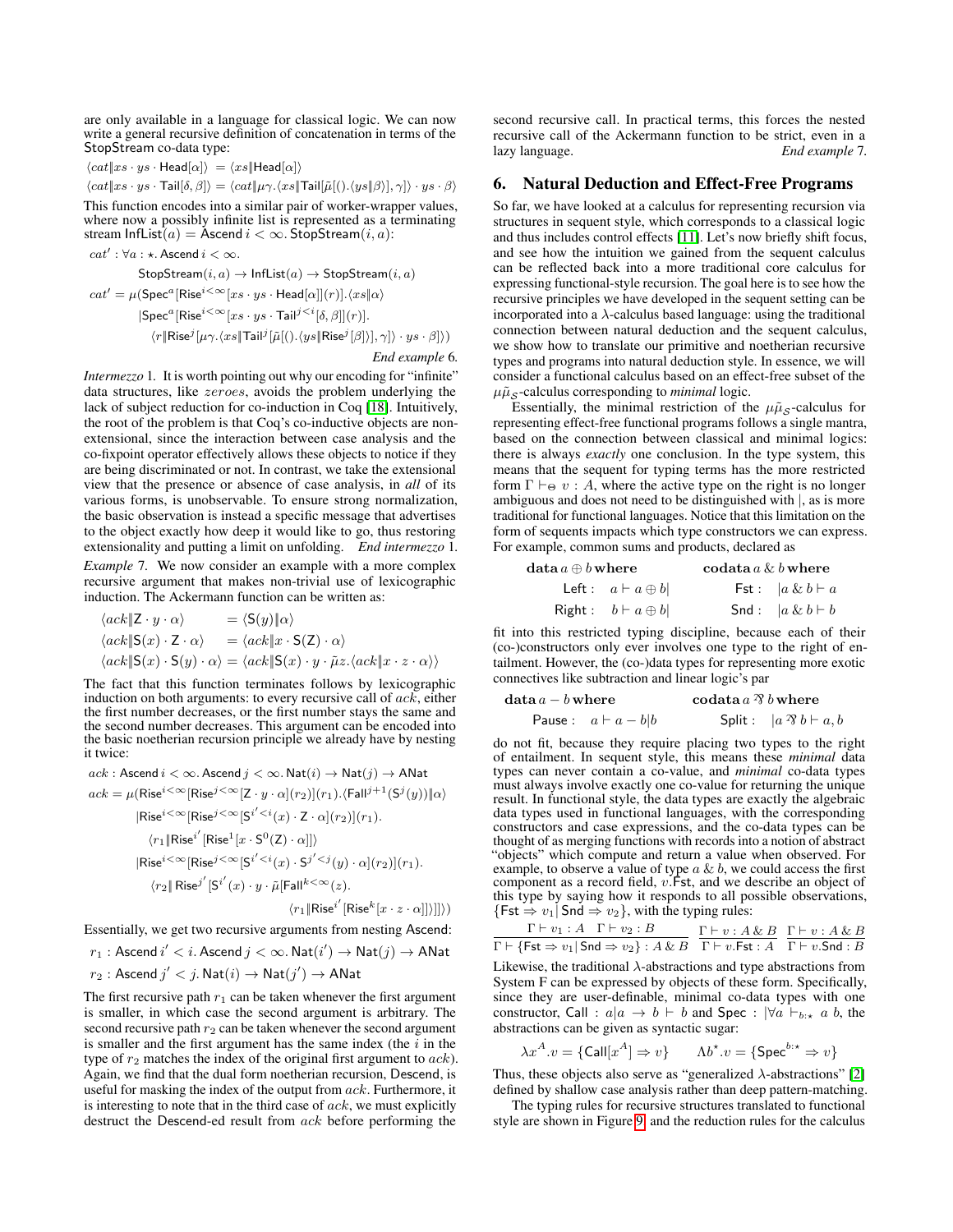|                                                                                                                                                                                                                              | $\Gamma \vdash_{\Theta} v_0 : A\{0/i\}$ $\Gamma, x : A\{j/i\} \vdash_{\Theta, j: \mathsf{lx}} v_1 : A\{j+1/i\}$<br>$\Gamma \vdash_{\Theta} \{ \mathsf{Up}^0 \Rightarrow v_0   \mathsf{Up}^{j+1}(x) \Rightarrow v_1 \}$ : Inflate $i : \mathsf{lx}.A$ | $\Gamma \vdash_{\Theta} v : \mathsf{Inflate}\, i : \mathsf{lx}\, A \quad \Theta \vdash M : \mathsf{lx}$<br>$\Gamma \vdash_{\Theta} v.\mathsf{Up}^M : A\{M/i\}$                                 |  |
|------------------------------------------------------------------------------------------------------------------------------------------------------------------------------------------------------------------------------|------------------------------------------------------------------------------------------------------------------------------------------------------------------------------------------------------------------------------------------------------|------------------------------------------------------------------------------------------------------------------------------------------------------------------------------------------------|--|
| $\Gamma \vdash_{\Theta} v : A\{M/i\} \quad \Theta \vdash M : \mathsf{lx}$                                                                                                                                                    |                                                                                                                                                                                                                                                      | $\Gamma \vdash_{\Theta} v :$ Deflate $i : \mathsf{lx} \cdot A \quad \Gamma, x : A\{0/i\} \vdash_{\Theta} v_0 : C \quad \Gamma, x : A\{j+1/i\} \vdash_{\Theta, j : \mathsf{lx}} v_1 : A\{j/i\}$ |  |
| $\Gamma \vdash_{\Theta} \textsf{Down}^M(v)$ : Deflate $i : \mathsf{I} \times \mathcal{A}$<br>$\Gamma \vdash_{\Theta} \text{loop } v \text{ of } \text{Down}^0(x) \Rightarrow v_0   \text{Down}^{j+1}(x) \Rightarrow v_1 : C$ |                                                                                                                                                                                                                                                      |                                                                                                                                                                                                |  |
| $\Gamma, x :$ Ascend $i < j$ . $A \vdash_{\Theta, i < N} v : A\{j/i\}$<br>$\Gamma \vdash_{\Theta} {\{\mathsf{Rise}^{j\leq N}(x) \Rightarrow v\}}: \mathsf{Ascend}\, i < N.A$                                                 | $\Gamma \vdash_{\Theta, i < N} v : A\{j/i\}$<br>$\Gamma \vdash_{\Theta} {\{\mathsf{Rise}^{j\leq N} \Rightarrow v\}}: \mathsf{Ascend}\, i < N.A$                                                                                                      | $\Gamma \vdash_{\Theta} v :$ Ascend $i < N.A$ $\Theta \vdash M < N$<br>$\Gamma \vdash_{\Theta} v$ . Rise <sup>M</sup> : $A\{M/i\}$                                                             |  |

<span id="page-11-0"></span>Figure 9. Typing primitive and noetherian recursion in natural deduction style.

$$
\{H^{\overrightarrow{b+k}}[\overrightarrow{x}]\Rightarrow v'|\ldots\} \cdot H^{\overrightarrow{B}}[\overrightarrow{v}]\rightarrow v'\{\overrightarrow{B/b},\overrightarrow{v/x}\}\quad\quad\text{case }\mathsf{K}^{\overrightarrow{B}}(\overrightarrow{v})\text{ of }\mathsf{K}^{\overrightarrow{b+k}}(\overrightarrow{x})\Rightarrow v'|\ldots\rightarrow v'\{\overrightarrow{B/b},\overrightarrow{v/x}\}\
$$
\n
$$
\{\text{Rise}^{j\n
$$
\{\text{Up}^{0}\Rightarrow v_{0}|\text{ Up}^{j+1}(x)\Rightarrow v_{1}\}\cdot \text{Up}^{0}\rightarrow v_{0}\quad \{\text{Up}^{0}\Rightarrow v_{0}|\text{ Up}^{j+1}(x)\Rightarrow v_{1}\}\cdot \text{Up}^{M+1}\rightarrow v_{1}\{M/j,\{\text{Up}^{0}\Rightarrow v_{0}|\text{ Up}^{j+1}(x)\Rightarrow v_{1}\}\cdot \text{Up}^{M}/x\}
$$
\n
$$
\text{loop Down}^{0}(v)\text{ of } \text{Down}^{0}(x)\Rightarrow v_{0}|\text{Down}^{j+1}(x)\Rightarrow v_{1}\rightarrow v_{0}\{v/x\}
$$
\n
$$
\text{loop Down}^{M+1}(v)\text{ of } \text{Down}^{0}(x)\Rightarrow v_{0}|\text{Down}^{j+1}(x)\Rightarrow v_{1}\rightarrow \text{loop} \text{Down}^{M}(v_{1}\{M/j,v/x\})\text{ of } \text{Down}^{0}(x)\Rightarrow v_{0}|\text{Down}^{j+1}(x)\Rightarrow v_{1}\rightarrow \text{loop} \text{Down}^{M}(\text{V}^{j+1}(x)\cdot \text{U}^{j+1}(x)\cdot \text{U}^{j+1}(x)\cdot \text{U}^{j+1}(x)\cdot \text{U}^{j+1}(x)\cdot \text{U}^{j+1}(x)\cdot \text{U}^{j+1}(x)\cdot \text{U}^{j+1}(x)\cdot \text{U}^{j+1}(x)\cdot \text{U}^{j+1}(x)\cdot \text{U}^{j+1}(x)\cdot \text{U}^{j+1}(x)\cdot \text{U}^{j+1}(x)\cdot \text{U}^{j+1}(x)\cdot \text{U}^{j+1}(x)\cdot \text{U}^{j+1}(
$$
$$

<span id="page-11-1"></span>Figure 10. Reduction rules for a natural deduction language with (co-)data types and recursion.

$$
x^{\flat} = x \qquad (\mathsf{K}^{\vec{B}}(\vec{v}))^{\flat} = \mathsf{K}^{\vec{B}}(\vec{v}^{\check{b}}) \qquad (\text{case } v \text{ of } \mathsf{K}^{\vec{b}:\vec{k}}(\vec{x}) \Rightarrow v'|\dots)^{\flat} = \mu\alpha.\langle v^{\flat}|\tilde{\mu}[\mathsf{K}^{\vec{b}:\vec{k}}(\vec{x}).\langle v'^{\flat}|\alpha\rangle|\dots]\rangle
$$

$$
(v'.\mathsf{H}^{\vec{B}}[\vec{v}])^{\flat} = \mu\alpha.\langle v'^{\flat}|\mathsf{H}^{\vec{B}}[\vec{v}^{\check{b}},\alpha]\rangle \qquad \{\mathsf{H}^{\vec{b}:\vec{k}}[\vec{x}] \Rightarrow v|\dots\}^{\flat} = \mu(\mathsf{H}^{\vec{b}:\vec{k}}[\vec{x},\alpha].\langle v^{\flat}|\alpha\rangle|\dots) \qquad \{\mathsf{Rise}^{j
$$

<span id="page-11-3"></span>

are shown in Figure [10.](#page-11-1) Intuitively, the objects of  $Inflate(A)$  are stepwise loops that can return any  $A N$  by counting up from 0 and using the previous instances of itself, while we can write looping case expressions over values of  $Deflate(A)$  to count down from any A N to 0. Similarly, values of Ascend $(N, A)$  are selfreferential objects that always behave the same no matter the number of recursive invocations. Curiously though, the recursive forms for  $Descend(N, A)$  are conspicuously missing from the functional calculus. In essence, the recursive form for  $Descend(N, A)$  is a case expression that introduces a continuation variable for the recursive path out of the expression in addition to the normal return path, effectively requiring a form of subtraction type  $C-\mathsf{Descend}(M, A)$ for smaller indices  $M$ . So while Descend can still be used to hide indices, its recursive nature lies outside the pure functional paradigm. This follows the frequent situation where one of four classical principles gets lost in translation to intuitionistic or minimal settings. It occurs with De Morgan laws  $(\neg(A \land B) \rightarrow (\neg A) \lor (\neg B)$  is not intuitionistically valid), the conjunctive and disjunctive connectives of linear logic  $($  $\gamma$  requires multiple conclusions so it does not fit the minimal mold), and here as well.

Intuitively, we can think of the values of  $Inflate(A)$  as a dependently typed version of the recursion operator for natural numbers in Gödel's System T [\[10\]](#page-12-20). Indeed, we can encode such an operator:

$$
rec: \forall a: \mathsf{lx} \to \star.
$$
  
\n
$$
a \mathbf{0} \to (\mathsf{Inflate}\ i : \mathsf{lx}.a \ i \to a \ (i+1)) \to \mathsf{Inflate}\ i : \mathsf{lx}.a \ i
$$
  
\n
$$
rec = \lambda a \ x \ f. \{\mathsf{Up}^{0:\mathsf{lx}} \Rightarrow x \,|\, \mathsf{Up}^{j+1:\mathsf{lx}}(r) \Rightarrow f. \mathsf{Up}^{j} \ r\}
$$

So essentially, we are using the natural number index to drive the recursion upward to compute some value, where the type of that returned value can depend on the number of steps in the chosen index. In a call-by-name setting, where we choose a maximal set of values so that  $V$  can be any term, then the behavior of  $rec$ implements the recursor: given that  $rec \, a \, x \, f \rightarrow r e c_{a,x,f}$  we have

$$
rec_{a,x,f}.\mathsf{Up}^0 \rightarrow x \quad \, rec_{a,x,f}.\mathsf{Up}^{M+1} \rightarrow f.\mathsf{Up}^M\,(rec_{a,x,f}.\mathsf{Up}^M)
$$

Contraposed,  $Deflate(A)$  implements a dependently-typed, stepwise recursion going the other way. The looping form breaks down a value depending on an arbitrary index  $N$  until that index reaches 0, finally returning some value which does *not* depend on the index. For instance, we can sum the values in any vector of numbers,  $v:$  Vec(N, ANat), in accumulator style by looping over the recursive structure  $\mathsf{Descend}\,i:\mathsf{lx}$  .  $\mathsf{ANat}\mathop{\otimes}\mathsf{Vec}(i,\mathsf{ANat})$ :<sup>[5](#page-11-2)</sup>

loop Down<sup>N</sup> (Fall<sup>0</sup>(Z), v) of  
Down<sup>0</sup>(*acc*, Nil) 
$$
\Rightarrow
$$
 *acc*  
| Down<sup>*i*+1</sup>(*acc*, Cons(*x*, *xs*))  $\Rightarrow$  (*x* + *acc*, *xs*)

Instead, values of Ascend are useful for representing stronger induction that recurses on deeply nested sub-structures. For example, we can convert a list  $x_1, x_2, \ldots, x_n$  into a list of its adjacency pairs  $(x_1, x_2), (x_3, x_4), \ldots, (x_{n-1}, x_n)$  by

| <i>pairs</i> Nil |                            | $=$ Nil                                                                           |
|------------------|----------------------------|-----------------------------------------------------------------------------------|
|                  | <i>pairs</i> $Cons(x, ys)$ | $=$ Nil                                                                           |
|                  |                            | <i>pairs</i> $\text{Cons}(x, \text{Cons}(y, zs)) = \text{Cons}((x, y), pairs xs)$ |

<span id="page-11-2"></span><sup>&</sup>lt;sup>5</sup> Note, we assume an addition operator + : ANat  $\rightarrow$  ANat  $\rightarrow$  ANat.